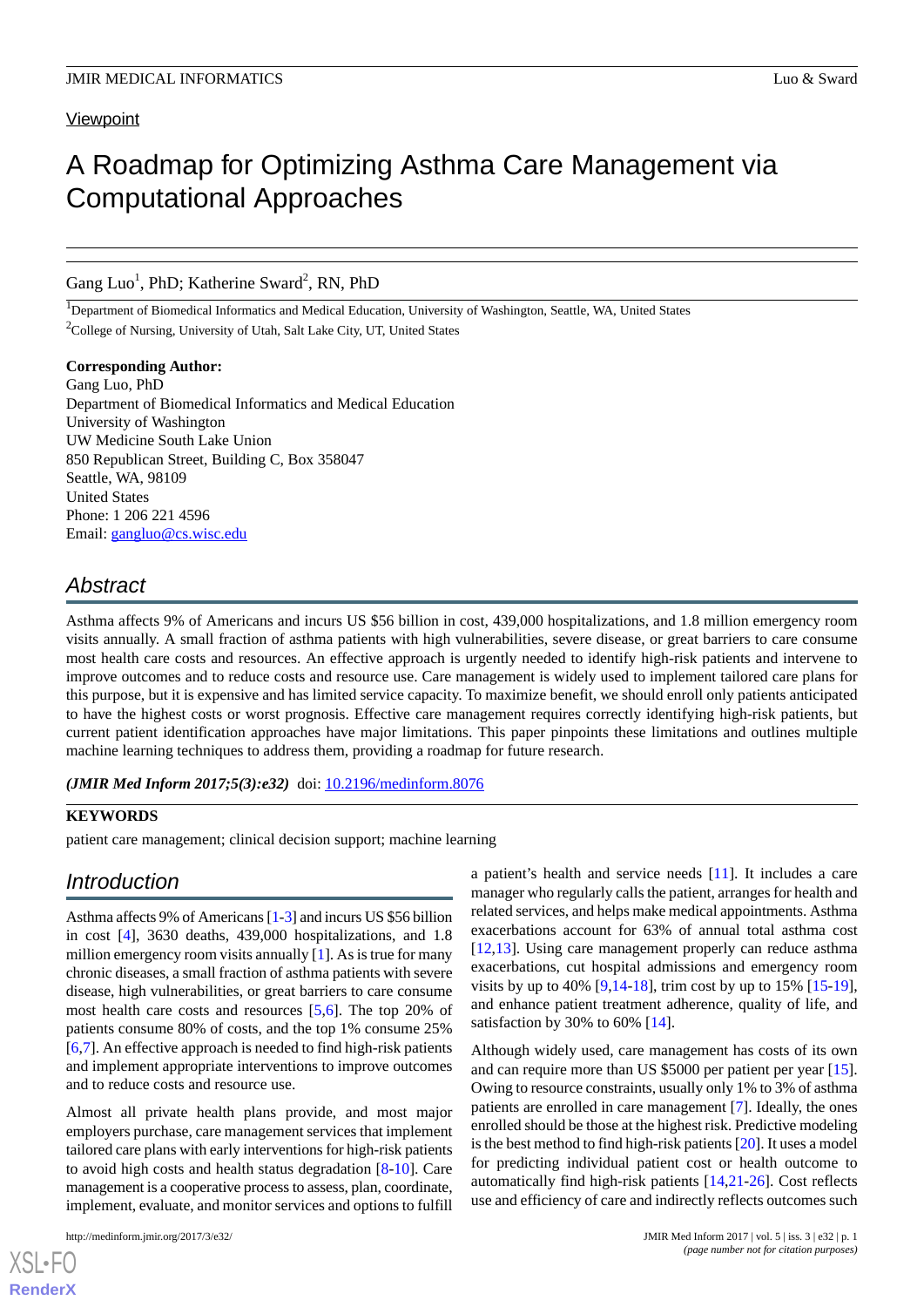as hospitalization and emergency room visit. For patients predicted to have the highest costs or worst outcomes, care managers examine patient records, consider various factors such as social ones, and make the ultimate allocation and intervention decisions. Correct identification of high-risk patients is key to effective care management, but current identification methods have limitations. This paper makes two contributions. First, we pinpoint these limitations. Second, we outline several machine learning techniques to address them, offering a roadmap for future research. Clinical machine learning is a promising technology for finding high-risk patients [[27\]](#page-8-3). Our discussion focuses on the machine learning predictive modeling aspect of care management for identifying high-risk patients. Besides this, several other factors such as patient behavior pattern, patient motivation, trigger for patient engagement [[28-](#page-8-4)[30](#page-8-5)], and patient and caregiver education [\[31](#page-8-6)] also impact a care management program's performance. A detailed discussion of how to incorporate or change these factors to optimize asthma care management is beyond this paper's scope.

## *Limitations of Current Patient Identification Methods for Asthma Care Management*

## **Limitation 1: Low Prediction Accuracy Causes Misclassification, Unnecessary Costs, and Suboptimal Care**

Current predictive models for individual patient costs and health outcomes exhibit poor accuracy causing misclassification and need improvement. When projecting individual patient cost, the  $R<sup>2</sup>$  accuracy measure of models reported in the literature is less than 20% [\[32\]](#page-8-7), and the average error is typically comparable to the average cost [\[33](#page-8-8)]. When projecting individual patient health outcome, the area under the receiver operating characteristic curve accuracy measure is usually much smaller than 0.8 [[6,](#page-7-4)[34](#page-8-9)-[40\]](#page-8-10). Those large errors make enrollment miss more than half of patients a care management program can help most [\[14](#page-7-12)[,26](#page-8-2)]. Weir et al [\[26](#page-8-2)] showed that the top 10% risk group identified by a predictive model missed more than 60% of the top 10% and about 50% of the top 1% of patients who had the largest costs. If we could find 10% more of the top 1% patients who had the largest costs and enroll them, we could save up to US \$210 million in asthma care each year and also improve health outcomes [\[6](#page-7-4),[36](#page-8-11)[,37](#page-8-12)]. In general, because of the large patient base, a small improvement in accuracy will benefit many patients, having a large positive impact. A 5% absolute improvement in accuracy already makes a health care system willing to deploy a new model [[41\]](#page-8-13).

Existing predictive models have low accuracy for multiple reasons, which include the following:

1. Although several dozen risk factors for adverse outcomes in asthma are known [\[6](#page-7-4),[18](#page-7-13)[,36](#page-8-11),[39](#page-8-14)[,40](#page-8-10),[42](#page-9-0)[-46](#page-9-1)], an existing model typically uses only a few of them (eg, less than 10) [[6](#page-7-4)[,36](#page-8-11)-[39\]](#page-8-14). Existing models were often constructed using data obtained from clinical trials or old-fashioned electronic medical records (EMRs) that collected only a limited set of variables [\[47](#page-9-2)]. No published model explores all known

risk factors available in modern EMRs, which collect an extensive set of variables [\[47](#page-9-2)].

- 2. As with many diseases, many features (also known as independent variables that include both raw and transformed variables) predictive of adverse outcomes in asthma have likely not been identified. For instance, using a data-driven approach to find new predictive features from many variables in EMRs, Sun et al [\[48](#page-9-3)] improved prediction accuracy of heart failure onset by more than 20%. Existing predictive models for health outcomes of individual asthma patients were developed mainly using a small number of patients (eg,  $<1000$ ) or variables (eg,  $<10$ ) [\[6](#page-7-4),[36-](#page-8-11)[39\]](#page-8-14), creating difficulty in finding many predictive features and their interactions.
- 3. Existing models mainly use patient features only, presuming that each patient's cost and health outcomes relate only to the patient's characteristics and are unassociated with characteristics of the health care system (eg, the treating physician and facility). However, system features are known to be influential, have larger impacts on patients with the worst outcomes, and can account for up to half of the variance in their outcomes in certain cases [\[49](#page-9-4)[-52](#page-9-5)]. The use of physician characteristics has been examined in predictive modeling only minimally [[35\]](#page-8-15), creating a knowledge gap for system features in general.

4. Applying care management to a patient tends to improve the patient's health outcomes and reduce the patient's cost, excluding the cost of care management. Yet, existing models omit the factor of care management enrollment.

5. A health care system often has limited training data, whereas a model's accuracy generally increases with more training data. Different systems have differing data distributions [[53\]](#page-9-6) and collected attributes, impacting the performance and applicability of a model trained using one system's data for another system [[54](#page-9-7)[-57](#page-9-8)]. To address these two issues, one can perform transfer learning and use other source systems' information to improve model accuracy for the target system [[54,](#page-9-7)[58](#page-9-9)[,59](#page-9-10)]. Transfer learning typically requires using other source systems' raw data [\[60](#page-9-11),[61\]](#page-9-12). However, systems are rarely willing to share their raw data because of confidentiality concerns with regard to patient data. Research networks [\[62](#page-9-13)-[64\]](#page-10-0) mitigate, but do not solve, the problem. Many systems are outside a network, whereas systems in it share raw data of limited attributes. Alternatively, one can conduct model updating, model averaging, or ensemble averaging that requires only the trained models, but not the raw data, from other source systems. Model updating applies to only one source system and cannot combine information from multiple source systems, limiting the improvement in model accuracy. Many model updating methods work for only certain kinds of models [\[65](#page-10-1)]. Model averaging usually employs the same averaging approach such as weights in all regions of the feature space [\[66](#page-10-2)]. Yet, to boost model accuracy, different averaging approaches are often needed in differing regions [[67\]](#page-10-3). Also, if the target system does not have enough data to train a reasonably accurate model as a starting point, further averaging with the trained models from other source

 $XS$  • FC **[RenderX](http://www.renderx.com/)**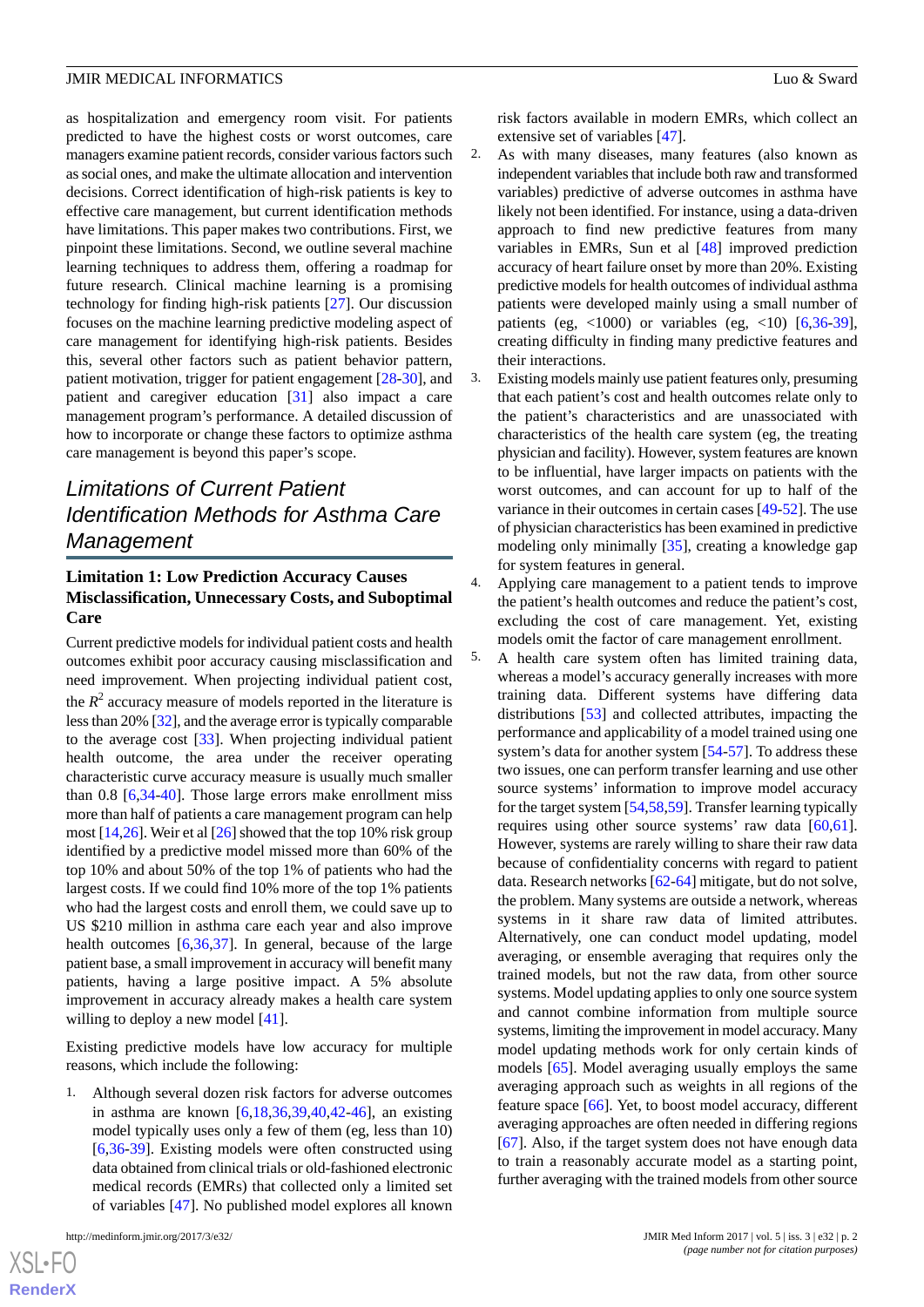systems may not improve the final model's accuracy to a satisfactory level.

## **Limitation 2: No Explanation of the Reasons for a Prediction Causes Poor Adoption of the Prediction and Busy Care Managers to Spend Extra Time and Miss Suitable Interventions**

Unlike physicians who see patients regularly, care managers often have no prior interaction with a patient and are unfamiliar with the patient's medical history when they need to make enrollment decisions. They need to understand why a patient is forecasted to be at high risk before allocating to care management and creating a tailored care plan, but have limited time to review extensive patient records with many variables, possibly accumulated over a long time and often including hundreds of pages [[68\]](#page-10-4). Patients are at high risk for various and often multiple reasons, each linking to one feature or a combination of several features. Each combination represents a risk pattern rather than a risk factor (a single variable) and cannot be found by regular risk factor finding methods. An example risk pattern is that the patient had two or more urgent care visits for asthma last year AND lives 15 miles or more away from the patient's physician. Complicated predictive models, covering the majority of machine learning models such as random forest, provide no justification for predictions of high risk. This causes poor adoption of the prediction and forces care managers to spend great effort finding root causes, which often involves manual temporal aggregation of clinical variables such as counting urgent care visits. This is time consuming, likely to miss more patients who would gain most from care management, and difficult to do when appropriate cut-off thresholds for numerical variables (eg, 15 miles in distance) are unknown.

Existing predictive models provide limited help in creating tailored care plans. An intervention targeting the reason underlying the high risk is likely to have better effect than nonspecific ones. A patient can have high risk for several reasons. A care manager may develop a tailored care plan for a patient using variable and subjective clinical judgment, but may miss certain suitable interventions because of the following reasons. First, many features exist. As true for any human, a typical care manager can process no more than 9 information items at once [[69\]](#page-10-5), making it hard to find all reasons from many possible feature combinations. Second, considerable practice variation such as by 1.6 to 5.6 times appears across differing care managers, facilities, and regions [\[5](#page-7-3),[34,](#page-8-9)[70](#page-10-6)-[78\]](#page-10-7). Third, care managers usually include in the care plan interventions addressing patient factors only. For the health care system, some useful interventions such as extending physician office hours are not identified as possible interventions. Interventions at the system level can be more efficient and effective than those for patients [[50,](#page-9-14)[79\]](#page-10-8). Some system levels, such as treating physicians, are more accessible than patients. An intervention at the system level can affect many patients, whereas an intervention for a patient affects only that patient. Missing suitable interventions degrades outcomes.

#### **Limitation 3: For Patients on Care Management, a Lack of Causal Inference Capability Causes the**

 $XS$ -FO **[RenderX](http://www.renderx.com/)**

## **Predictive Model to Give No Clear Guidance on Which Patients Could Be Moved off Care Management**

An asthma patient's risk changes over time, whereas a care management program can enroll only limited patients. To best use the program, all patients remaining in the health plan are reevaluated for their risk periodically, for example, on an annual basis. The patients who are in the program and now predicted to be at low risk are moved off the program to make room for those previously at low risk but now at high risk. Doing this properly requires answering intervention queries via causal inference [\[80](#page-10-9),[81\]](#page-10-10), which is beyond most existing predictive models' capability. Some patients in the program are in a stable status and ready to safely leave the program. For some others, using the program is essential for keeping them at low risk. Moving them off the program can lead to undesirable outcomes. An existing model can predict a patient in the program to be at low risk, but often does not tell which of the two cases the patient falls into and does not give clear guidance on whether the patient should be moved off the program. This is particularly the case if we expect care management to have greatly varying impact across different subgroups of patients and would like to consider their differences in impact explicitly.

## *Machine Learning Techniques for Optimizing Asthma Care Management*

New techniques are needed to identify more high-risk asthma patients and provide appropriate care. Besides those proposed in our paper  $[27]$  $[27]$ , we can use the following machine learning techniques to optimize asthma care management.

## **Techniques for Improving Prediction Accuracy of Individual Patient Costs and Health Outcomes**

## *Use All Known Risk Factors for Adverse Asthma Outcomes Available in Modern Electronic Medical Records*

Many risk factors for adverse asthma outcomes are known [[6](#page-7-4)[,13](#page-7-10),[36,](#page-8-11)[39,](#page-8-14)[40](#page-8-10)[,42](#page-9-0)-[46\]](#page-9-1) and available in modern EMRs. To fully use their predictive power, we consider all of these risk factors when building models for predicting individual patient costs and health outcomes. We perform feature selection to remove known risk factors that are not predictive for reasons such as data quality and variable redundancy. Clinical experts can suggest for consideration additional features that have clear medical meaning but have not previously been used for predicting asthma outcomes or costs. Two examples of such features are as follows: (1) exercise vital signs and (2) whether the patient has seen an asthma specialist (allergist or pulmonologist) recently. Patients who have seen asthma specialists tend to have more severe asthma, worse health outcomes, and higher costs than those who have seen primary care physicians only. Another way to consider this factor is to build separate models for patients who have seen asthma specialists and patients who have seen primary care physicians only.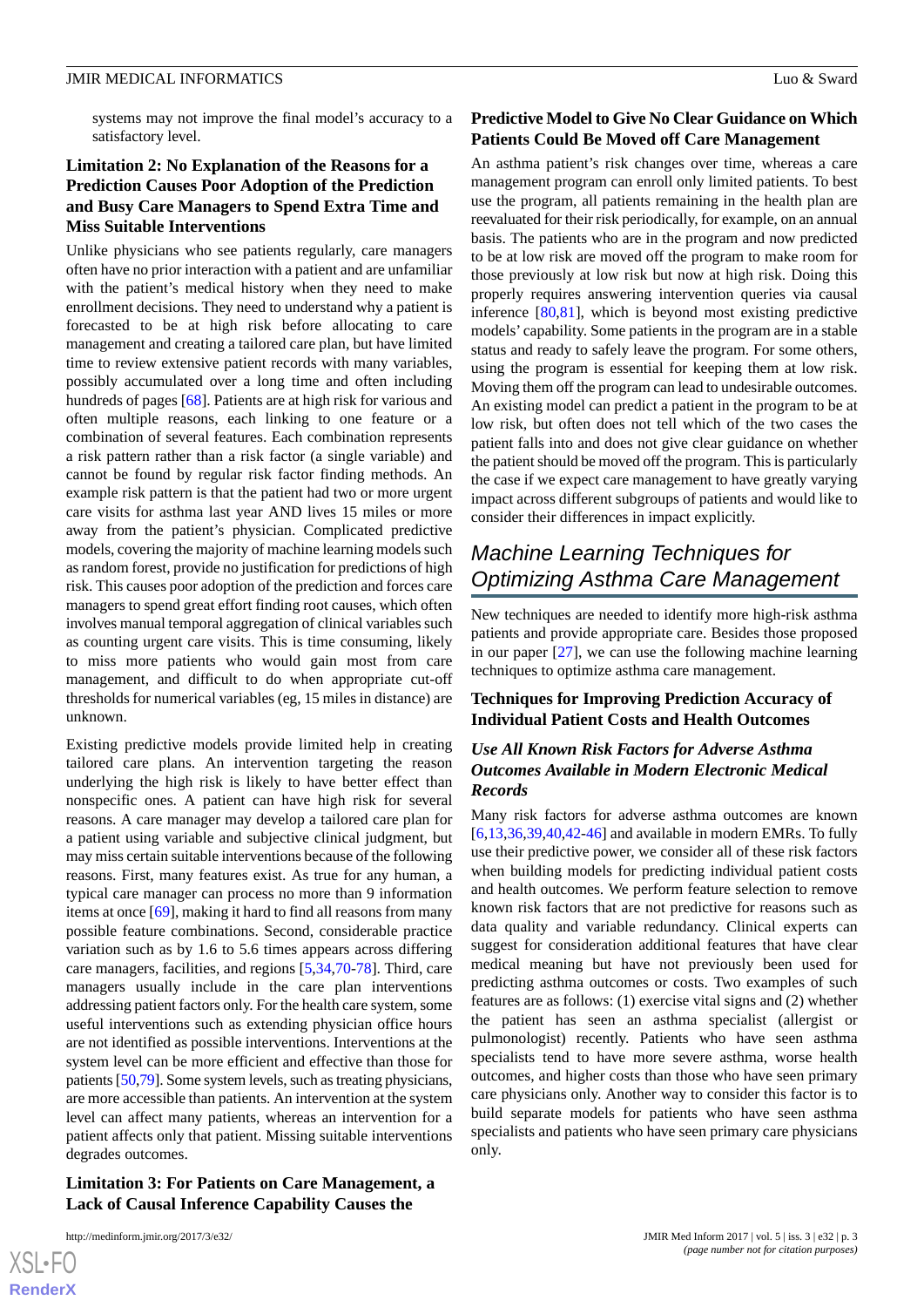#### *Use Many Asthma Patients and Patient Features*

Many features predictive of adverse outcomes in asthma have not yet been identified. To find new predictive features, we use many asthma patients and a data-driven approach to explore many standard patient features listed in the clinical predictive modeling literature [\[5](#page-7-3),[34](#page-8-9),[65\]](#page-10-1). Some patient features cover social, economic, and community factors. An example of such features is the average income level of the area that the patient lives in. To combine known risk factors and predictive features derived from data, during feature selection we give a higher weight to known risk factors (eg, by multiplying their scores by a factor larger than 1) so that they are more likely to be selected than the other features. This new approach can handle both categorical and numerical variables, discover new predictive features, and remove known risk factors that are not predictive for reasons such as data quality and variable redundancy. In contrast, the existing method for combining known risk factors and predictive features derived from data [\[48](#page-9-3),[82\]](#page-10-11) can neither directly handle categorical variables nor remove known nonpredictive risk factors.

#### *Use Health Care System Features*

To consider their impact, we include health care system features in building models for predicting individual patient costs and health outcomes. For each health care system level, such as physician or facility, we construct a profile containing its own information (eg, facility hours) and aggregated historical data of its patients (omitting the index patient) extracted from the provider's administrative and EMR systems. The count of the physician's asthma patients [\[83](#page-10-12)] is an example of profile variables.

Some system features are computed using only system profile variables. Our paper [\[27](#page-8-3)] listed several physician-level features such as the average outcome of a physician's asthma patients. Examples of facility-level features are as follows: (1) whether a facility is open at night or on weekends, (2) the number of staffed beds in a hospital, (3) facility type, and (4) availability of enhanced services such as asthma hotline, foreign language translation, special primary care team for asthma, and special home care. The other system features are computed by combining system profile and patient variables, reflecting the match of physician or facility and patient. An example of such features is the distance between the patient's home and closest urgent care facility.

#### *Use All Patients*

The standard approach for predicting individual patient costs or health outcomes in asthma is to build a model using only asthma patient data. In the presence of many features, we may not have enough asthma patients to train the model and to obtain high prediction accuracy. To address this issue, we add a binary indicator feature for asthma and train the model on all patients, not just asthma patients. Asthma patients and other patients share many features in common. We can better tune these features' coefficients in the model by using all patients.

## *Consider the Factor of Care Management Enrollment*

To consider care management's impact on costs and health outcomes, we add a binary indicator feature for care

management enrollment when building models for predicting individual patient costs and health outcomes [[84\]](#page-10-13).

### *Perform Transfer Learning Using Trained Models From Other Source Health Care Systems*

To address limited training data and improve model accuracy for the target health care system, we perform transfer learning using trained models from other source systems. Organizations are usually more willing to share their trained models than their raw data. Publications often describe trained models in detail. A model trained using a source system's data includes much information useful for the prediction task on the target system, particularly if the source system has lots of training data. Our transfer learning approach can handle all kinds of features, prediction targets, and models used in the source and target systems. Our approach can potentially improve model accuracy regardless of the amount of training data available at the target system. Even if the target system has enough training data in general, it may not have enough training data for a particular pattern. A trained model from a source system can help make this up if the source system contains enough training data for the pattern.

Different health care systems use differing schemas, medical coding systems, and medical terminologies. To enable the application of a model trained using a source system's data to the target system's data, we convert the datasets of every source system and the target system into the same common data model (eg, OMOP [[85\]](#page-10-14)) format and its linked standardized terminologies [\[86](#page-10-15)]. For each available source system, we use the method described in our paper [\[27](#page-8-3)] to form a table listing various combinations of attributes. For each combination of attributes, the table includes the model trained using it and the source system's data. For the combination of attributes collected by both the source and target systems, we find the corresponding model trained for the source system. For every data instance of the target system, we apply the model to the data instance, obtain the prediction result, and append it as a new feature to the data instance. In this way, the expanded data instance includes two types of features: (1) the new features obtained using the models trained for the source systems, with one feature per source system and (2) the patient and system features in the target system. For the target system, we use both types of features and its data to build the final model ([Figure 1\)](#page-4-0). As correlation exists among features of the first type constructed for the same prediction target, regularization is likely needed to make the final model stable. Features of the second type can either serve as inputs to the final model directly or be used to build a model whose output serves as an input to the final model. If the target system has limited training data, we perform aggressive feature selection on the second type of features to let the number of remaining features match the amount of training data. This does not impact the first type of features. When a source system has enough data to train a model, the model can include many patient and system features as its inputs. The corresponding feature of the first type is computed using these inputs. In this case, the final model for the target system uses information from many patient and system features, regardless of whether the target system has a large amount of training data.

 $XS$ -FO **[RenderX](http://www.renderx.com/)**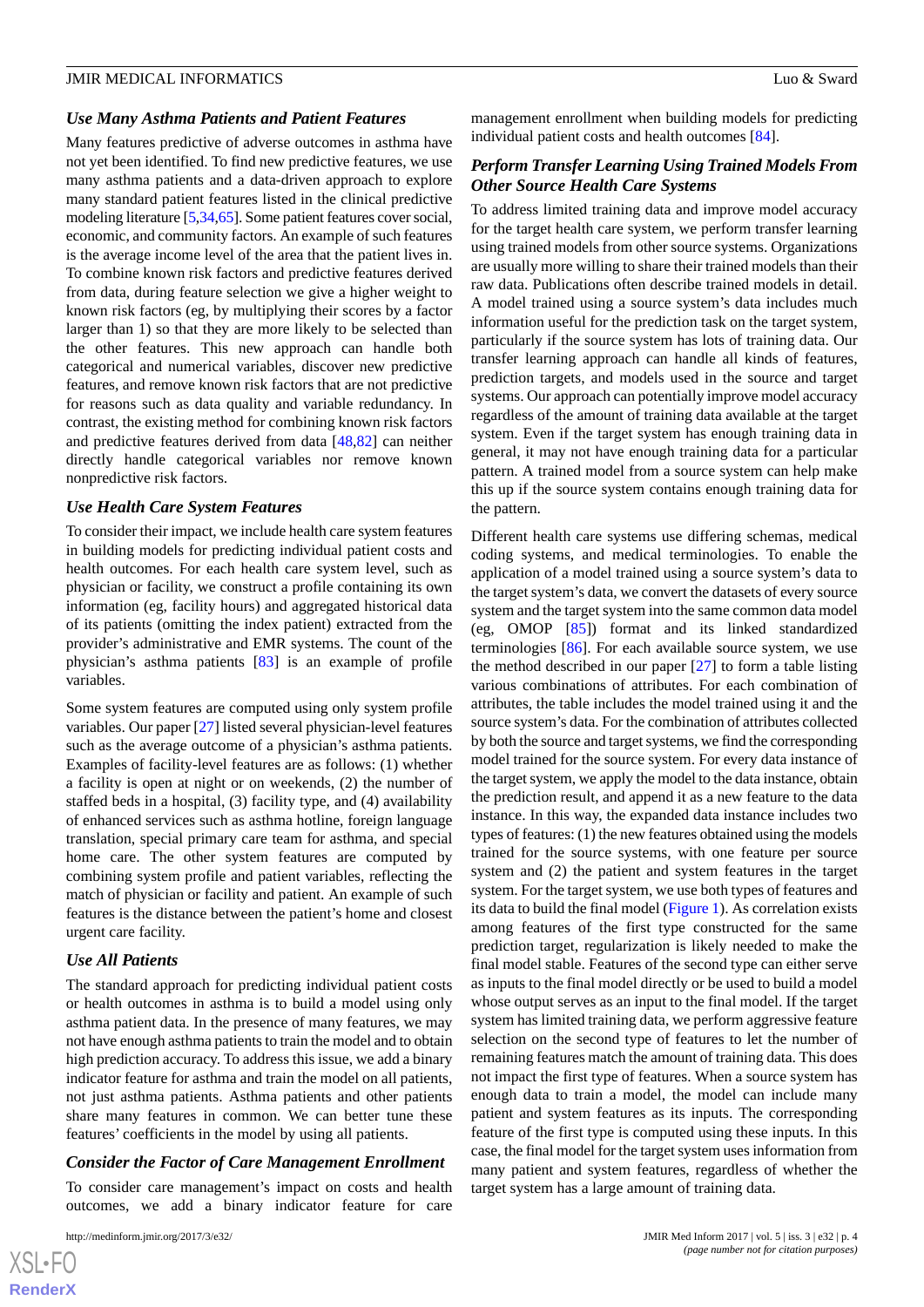<span id="page-4-0"></span>Figure 1. An illustration of our transfer learning approach.



## **Techniques for Creating a New Function to Automatically Explain Prediction Results for Identified High-Risk Patients**

To improve prediction accuracy, it is desirable to use machine learning to construct models for predicting individual patient costs and health outcomes [\[27](#page-8-3)]. For patients with projected risk above a fixed threshold, such as the 95th percentile, we can use our previously developed method [\[27](#page-8-3),[87\]](#page-10-16) to automatically explain machine learning prediction results with no accuracy loss. The explanations can help clinicians make care management enrollment decisions, identify interventions at various levels, create tailored care plans based on objective data, and inspect structured attributes in patient records more

[XSL](http://www.w3.org/Style/XSL)•FO **[RenderX](http://www.renderx.com/)**

efficiently. An example of patient interventions that can be put into tailored care plans is to offer transportation for a patient living far from the primary care physician. An example of interventions at the system level is to launch a new primary care clinic in a region with no such clinic close by.

Each patient has the same set of patient and health care system features and is marked as high or not high risk. Our method mines from historical data class-based association rules related to high risk. Each rule's left hand side is the conjunction of one or more feature-value pairs. An example rule is as follows: the patient had two or more urgent care visits for asthma last year AND lives 15 miles or more away from the patient's physician  $\rightarrow$  high risk. Through discussion and consensus, the clinicians in the automatic explanation function's design team check mined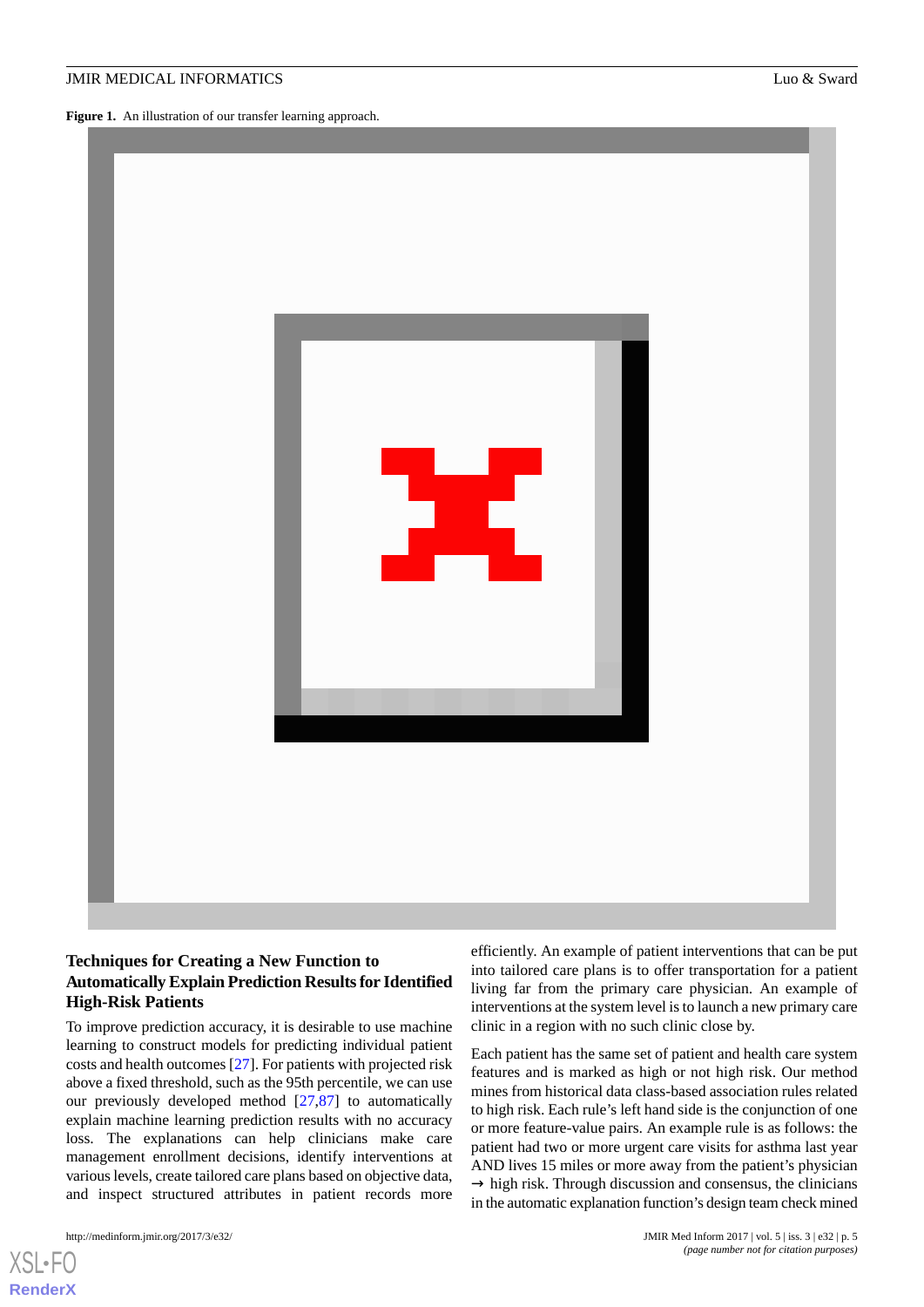rules and drop those making no or little clinical sense. For every rule kept, the clinicians enumerate zero or more interventions targeting the reason the rule shows. At prediction time, for each patient the predictive model identifies as high risk, we find and display all rules of which the patient fulfills the left hand side conditions. Every rule shows a reason why the patient is projected to be at high risk.

#### *Conditional Risk Factors*

Our method can find a new type of risk factor termed conditional risk factors, which increase a patient's risk only when some other variables are also present and can be used to design tailored interventions. This broadens risk factors' scope, as ordinary risk factors are independent of other variables. Our method can automatically find appropriate cut-off thresholds for numerical variables and inform new interventions based on objective data. For instance, for the aforementioned association rule, our method would automatically find the cut-off thresholds of two in the number of urgent care visits and 15 miles in distance. Then we map all the patients who satisfy the rule's left hand side conditions and have adverse outcomes in the next year. For the intervention of opening new primary care clinics, this informs the new clinics' locations by maximizing the number of these patients living less than 15 miles away. A cost-benefit analysis can determine whether adopting this intervention is worthwhile.

## *Use Association Rules to Help Understand the Subtleties in the Data and Improve Model Accuracy*

For each association rule related to high risk, the proportion of patients who are at high risk and satisfy the rule's left hand side is called the rule's support showing the rule's coverage. Among all patients fulfilling the rule's left hand side, the proportion of patients at high risk is called the rule's confidence showing the rule's accuracy. Our method discretizes each numerical feature into a categorical one, and mines rules exceeding some predefined minimum support  $s_1$  and minimum confidence  $c_1$ and containing only features that the predictive model uses to make predictions, no more than a preselected number  $n_1$  of feature-value pairs on the left hand side and no feature-value pairs that the automatic explanation function's designers specify as unrelated to high risk.

Consider all of the association rules related to high risk and satisfying all conditions above except for the last one. If a feature-value pair is specified by the automatic explanation function's designers as unrelated to high risk but appears in many of these rules, the designers can examine the pair in detail and determine the following [\[84](#page-10-13)]:

1. Whether the pair is associated with a surrogate condition related to high risk. This helps us understand the subtleties in the data and how they affect machine learning. Sometimes, we can use the information to design new interventions targeting the surrogate condition. For instance, suppose the pair is that the patient had two outpatient visits for asthma last year and the associated surrogate condition is noncompliance coupled with high vulnerability, for example, because of genetics or working environment. For each rule related to high risk and whose left hand side

 $XS$  • FO **[RenderX](http://www.renderx.com/)** contains the pair and indicates the surrogate condition (eg, by mentioning that the patient had at least two hospitalizations for asthma last year), we keep the rule, inspect the patients satisfying the rule's left hand side, and arrange regular phone checks for some of them.

2. Whether the feature is uninformative. Retraining the predictive model after dropping the feature can possibly serve as a new way to improve model accuracy and make the model generalize better to other health care systems beyond the one in which it was developed. Ribeiro et al [[88\]](#page-10-17) showed that on nonclinical data, users of an automatic explanation function could use sparse linear model-based explanations to find uninformative features. Retraining the model after dropping these features improved model accuracy. We are unaware of any published work using rule-based explanations to do this, particularly on clinical data. As Ribeiro et al [[89\]](#page-11-0) stated, rule-based explanations are preferred over sparse linear model-based ones. The approach by Ribeiro et al [\[88](#page-10-17)] works for binary features only. In comparison, our approach can handle all kinds of features.

A health care system often has limited training data impacting model accuracy. To improve model accuracy, we can enlarge the training set by generating synthetic data instances:

- 1. Using historical data from the target or other source systems, we mine another set  $R_2$  of association rules related to high risk. The clinicians in the automatic explanation function's design team check the rules in  $R_2$  and keep only those making much clinical sense (eg, tending to generalize across different systems). If desired, we can remove additional rules from  $R_2$  so that the remaining ones are not too similar to each other. For each remaining rule  $r \, R_2$ , we generate multiple synthetic data instances. Each synthetic data instance  $I_s$  satisfies the left hand side of  $r$  and is labeled high risk. For each feature not on the left hand side of  $r$ , the feature value of  $I_s$  is chosen randomly. For each numerical feature that our automatic explanation method discretizes into a categorical one, the numerical feature value of  $I_s$  is chosen randomly within the bounds of the category corresponding to the categorical feature value of  $I_s$ . Compared with those used for giving explanations, the rules in  $R_2$  are required to exceed some predefined minimum confidence  $c_2$  that is both larger than  $c_1$  and close to 1 (eg, 90%), so that the synthetic data instances are likely to be correctly labeled. To help ensure  $R_2$  contains enough rules, each rule in  $R_2$  needs to exceed a lower predefined minimum support  $s_2 < s_1$  and contains no more than a larger, preselected number  $n_2 > n_1$  of feature-value pairs on the left hand side.
- 2. The clinicians specify some rules related to high risk based on medical knowledge. Each rule is used to generate multiple synthetic data instances in a way similar to above. Alternatively, we can use these rules and the predictive model together at prediction time. We use these rules to identify a subset of high-risk patients and apply the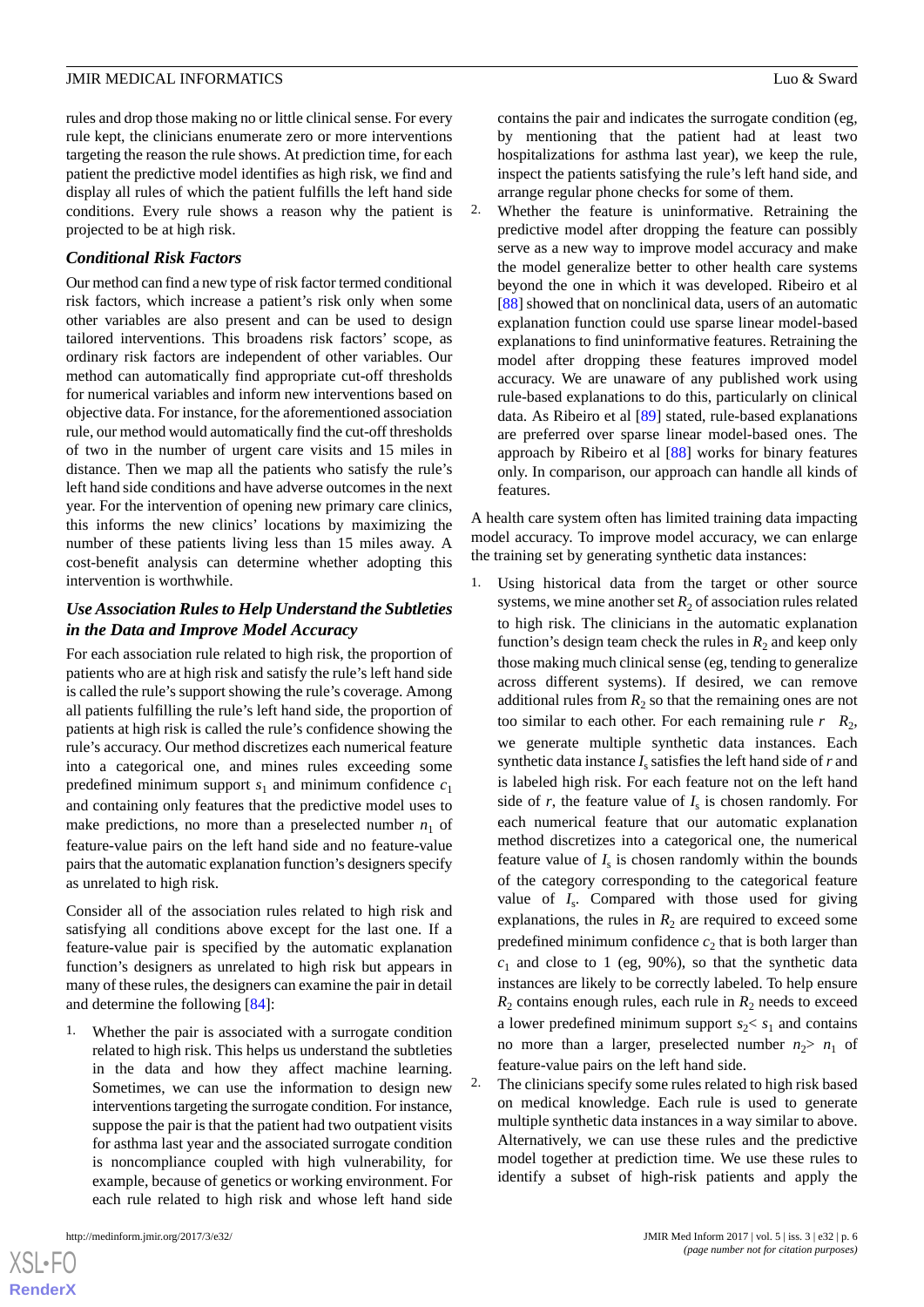predictive model to the other patients not satisfying the left hand side of any of these rules.

Using synthetic data instances to improve model accuracy has been done before, for example, for images [[90\]](#page-11-1) or via making interpolations among actual data instances [\[91](#page-11-2)]. We are unaware of any published work using association rules for this purpose. In contrast to interpolating all feature values of each synthetic data instance, our association rule-based method retains key feature values to increase the chance that the data instance is correctly labeled.

#### *Expand Automatic Explanation's Coverage of Patients*

The mined association rules  $R_1$  used for giving explanations represent frequent patterns linked to high risk. Yet, certain patients are at high risk for uncommon reasons and not covered by any of these rules. To expand automatic explanation's coverage of patients, we improve our prior method  $[27,87]$  $[27,87]$  $[27,87]$  by generating synthetic data instances, adopting the predictive model to label them, and using them to mine additional rules to cover more patients [\[88](#page-10-17)]. The improved method generalizes to many clinical applications.

More specifically, during association rule mining, some rules are found and then removed because they fall below the predefined minimum support  $s_1$  or minimum confidence  $c_1$ . Instead of removing them, we keep as backup all such rules  $R_3$ that exceed both the minimum confidence  $c_1$  and another predefined minimum support  $s_3 < s_1$  and sort them in descending order of support. We can use techniques similar to those used in our prior method  $[27,87]$  $[27,87]$  $[27,87]$  to prune redundant rules in  $R_3$ . At prediction time, for each patient the predictive model identifies as high risk and not covered by any rule in the set  $R_1$ , we check the rules in the backup set  $R_3$  sequentially. For each rule  $r \ R_3$ , we generate one or more synthetic data instances in a way similar to above to make the total number of data instances satisfying  $r$ 's left hand side reach the minimum support  $s_1$ . We use the predictive model to make predictions on and label the synthetic data instances. Using both the synthetic data instances and data instances in the training set satisfying *r* 's left hand side, we check whether  $r$  exceeds the minimum confidence  $c_1$ . If so, we stop the rule checking process and display *r* as the automatically generated explanation for the patient. Otherwise, we continue to check the next rule in  $R_3$ . The predictive model may make incorrect predictions on and mislabel some synthetic data instances, causing the finally chosen rule to not reflect the true reason why the patient is at high risk. By sorting the rules in  $R_3$  in descending order of support, we minimize the number of synthetic data instances to be generated for the finally chosen rule and reduce this likelihood.

Unlike the rules in the set  $R_1$ , the rules in the backup set  $R_3$  are not prechecked by the automatic explanation function's design team. Some rules in  $R_3$  may make no or little clinical sense. At prediction time, users of the automatic explanation function can provide feedback on the displayed rules chosen from  $R_3$ . This helps the automatic explanation function's design team identify unreasonable rules and remove them from  $R_3$  so that they will not be displayed in the future. For example, if the number of times that a rule in  $R_3$  has been displayed to users exceeds a given threshold and the proportion of times that users report the rule as unreasonable is over a fixed limit, the rule can become a candidate for removal from  $R_3$ .

## **Technique for Making Causal Inference for Periodically Reidentifying High-Risk Patients**

To provide causal inference capability, we need to estimate the impact of care management on a patient's cost or health outcome. We use this estimate to adjust the cost or health outcome threshold for deciding whether a patient on care management should be moved off care management. Propensity score matching is one technique for doing this on observational data [[80,](#page-10-9)[81](#page-10-10),[92\]](#page-11-3). Using the same features adopted for predicting individual patient cost or health outcome, we build a model to predict whether a patient will be enrolled in care management. The propensity score is the predicted probability of enrollment. We match each patient on care management to a patient not on care management on propensity score. The impact of care management is estimated as the average cost or health outcome difference between the group of patients on care management and the matched group of patients not on care management. We can apply the propensity score matching technique to the entire group of patients. Alternatively, if we expect care management to have greatly varying impact across different subgroups of patients, we can apply the propensity score matching technique to each subgroup of patients separately.

## *Conclusions*

Care management is broadly used for improving asthma outcomes and cutting costs, but current high-risk patient identification methods have major limitations degrading its effectiveness. This paper pinpoints these limitations and outlines multiple machine learning techniques to address them, offering a roadmap for future research. Besides being used for asthma, care management is also broadly adopted in managing patients with diabetes, heart diseases, or chronic obstructive pulmonary disease [\[5](#page-7-3)], where similar limitations in patient identification exist and techniques similar to those outlined in this paper can be used to optimize care management. The principles of many of our proposed techniques generalize to other predictive modeling tasks beyond those for care management.

#### **Acknowledgments**

The authors would like to thank Bryan L Stone, Flory L Nkoy, Corinna Koebnick, Xiaoming Sheng, Maureen A Murtaugh, Sean D Mooney, Adam B Wilcox, Peter Tarczy-Hornoch, Rosemarie Fernandez, Philip J Brewster, and David E Jones for helpful discussions. Gang Luo was partially supported by the National Heart, Lung, and Blood Institute of the National Institutes of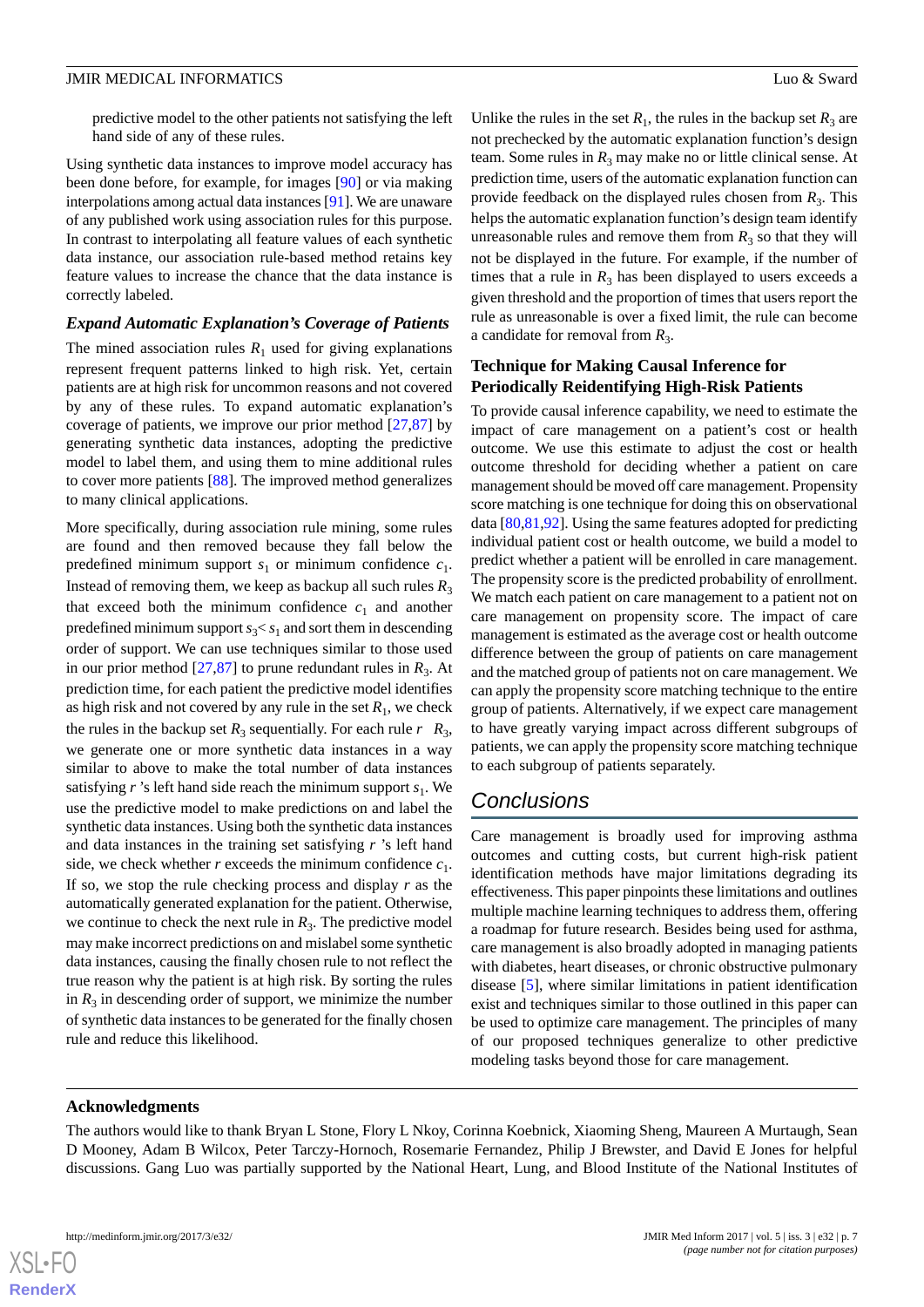Health under Award Number R21HL128875. The funders had no role in study design, data collection and analysis, decision to publish, or preparation of the manuscript.

## **Authors' Contributions**

GL was mainly responsible for the paper. He performed the literature review, conceptualized the presentation approach, and drafted the manuscript. KAS gave feedback on various medical issues and revised the manuscript. Both authors read and approved the final manuscript.

## **Conflicts of Interest**

None declared.

## <span id="page-7-0"></span>**References**

- 1. CDC. Asthma URL:<http://www.cdc.gov/nchs/fastats/asthma.htm> [accessed 2015-08-10] [\[WebCite Cache ID 6agaQMYxr](http://www.webcitation.org/

                 6agaQMYxr)]
- <span id="page-7-1"></span>2. Akinbami LJ, Moorman JE, Liu X. Asthma prevalence, health care use, and mortality: United States, 2005-2009. Natl Health Stat Report 2011 Jan 12(32):1-14 [\[FREE Full text\]](http://www.cdc.gov/nchs/data/nhsr/nhsr032.pdf) [Medline: [21355352\]](http://www.ncbi.nlm.nih.gov/entrez/query.fcgi?cmd=Retrieve&db=PubMed&list_uids=21355352&dopt=Abstract)
- <span id="page-7-2"></span>3. Akinbami LJ, Moorman JE, Bailey C, Zahran HS, King M, Johnson CA, et al. Trends in asthma prevalence, health care use, and mortality in the United States, 2001-2010. NCHS Data Brief 2012 May(94):1-8 [[FREE Full text](http://www.cdc.gov/nchs/data/databriefs/db94.pdf)] [Medline: [22617340](http://www.ncbi.nlm.nih.gov/entrez/query.fcgi?cmd=Retrieve&db=PubMed&list_uids=22617340&dopt=Abstract)]
- <span id="page-7-4"></span><span id="page-7-3"></span>4. CDC. Asthma in the US URL:<https://www.cdc.gov/vitalsigns/asthma/> [accessed 2017-02-19] [[WebCite Cache ID](http://www.webcitation.org/

                                6oOjKVf75)] [6oOjKVf75](http://www.webcitation.org/

                                6oOjKVf75)]
- 5. Duncan I. Healthcare Risk Adjustment and Predictive Modeling. Winsted, CT: ACTEX Publications Inc; 2011.
- <span id="page-7-5"></span>6. Schatz M, Nakahiro R, Jones CH, Roth RM, Joshua A, Petitti D. Asthma population management: development and validation of a practical 3-level risk stratification scheme. Am J Manag Care 2004 Jan;10(1):25-32 [\[FREE Full text\]](http://www.ajmc.com/pubMed.php?pii=2474) [Medline: [14738184](http://www.ncbi.nlm.nih.gov/entrez/query.fcgi?cmd=Retrieve&db=PubMed&list_uids=14738184&dopt=Abstract)]
- <span id="page-7-6"></span>7. Axelrod RC, Vogel D. Predictive modeling in health plans. Disease Management & Health Outcomes 2003;11(12):779-787. [doi: [10.2165/00115677-200311120-00003\]](http://dx.doi.org/10.2165/00115677-200311120-00003)
- <span id="page-7-11"></span>8. Vogeli C, Shields AE, Lee TA, Gibson TB, Marder WD, Weiss KB, et al. Multiple chronic conditions: prevalence, health consequences, and implications for quality, care management, and costs. J Gen Intern Med 2007 Dec;22(Suppl 3):391-395 [[FREE Full text](http://europepmc.org/abstract/MED/18026807)] [doi: [10.1007/s11606-007-0322-1\]](http://dx.doi.org/10.1007/s11606-007-0322-1) [Medline: [18026807](http://www.ncbi.nlm.nih.gov/entrez/query.fcgi?cmd=Retrieve&db=PubMed&list_uids=18026807&dopt=Abstract)]
- <span id="page-7-7"></span>9. Caloyeras JP, Liu H, Exum E, Broderick M, Mattke S. Managing manifest diseases, but not health risks, saved PepsiCo money over seven years. Health Aff (Millwood) 2014 Jan;33(1):124-131. [doi: [10.1377/hlthaff.2013.0625](http://dx.doi.org/10.1377/hlthaff.2013.0625)] [Medline: [24395944](http://www.ncbi.nlm.nih.gov/entrez/query.fcgi?cmd=Retrieve&db=PubMed&list_uids=24395944&dopt=Abstract)]
- <span id="page-7-8"></span>10. Nelson L. CBO. Lessons from medicare's demonstration projects on disease management and care coordination URL: [https://www.cbo.gov/sites/default/files/112th-congress-2011-2012/workingpaper/](https://www.cbo.gov/sites/default/files/112th-congress-2011-2012/workingpaper/WP2012-01_Nelson_Medicare_DMCC_Demonstrations_1.pdf) [WP2012-01\\_Nelson\\_Medicare\\_DMCC\\_Demonstrations\\_1.pdf](https://www.cbo.gov/sites/default/files/112th-congress-2011-2012/workingpaper/WP2012-01_Nelson_Medicare_DMCC_Demonstrations_1.pdf) [accessed 2015-08-10] [[WebCite Cache ID 6agZcFxD1](http://www.webcitation.org/

                                6agZcFxD1)]
- <span id="page-7-10"></span><span id="page-7-9"></span>11. Ccmcertification. Definition and philosophy of case management URL: [http://ccmcertification.org/about-us/](http://ccmcertification.org/about-us/about-case-management/definition-and-philosophy-case-management) [about-case-management/definition-and-philosophy-case-management](http://ccmcertification.org/about-us/about-case-management/definition-and-philosophy-case-management) [accessed 2015-08-10] [[WebCite Cache ID](http://www.webcitation.org/

                                6agZuMc1N) [6agZuMc1N\]](http://www.webcitation.org/

                                6agZuMc1N)
- <span id="page-7-12"></span>12. Kelly CS, Morrow AL, Shults J, Nakas N, Strope GL, Adelman RD. Outcomes evaluation of a comprehensive intervention program for asthmatic children enrolled in medicaid. Pediatrics 2000 May;105(5):1029-1035. [Medline: [10790458\]](http://www.ncbi.nlm.nih.gov/entrez/query.fcgi?cmd=Retrieve&db=PubMed&list_uids=10790458&dopt=Abstract)
- <span id="page-7-14"></span>13. Forno E, Celedón JC. Predicting asthma exacerbations in children. Curr Opin Pulm Med 2012 Jan;18(1):63-69 [\[FREE Full](http://europepmc.org/abstract/MED/22081091) [text](http://europepmc.org/abstract/MED/22081091)] [doi: [10.1097/MCP.0b013e32834db288\]](http://dx.doi.org/10.1097/MCP.0b013e32834db288) [Medline: [22081091\]](http://www.ncbi.nlm.nih.gov/entrez/query.fcgi?cmd=Retrieve&db=PubMed&list_uids=22081091&dopt=Abstract)
- 14. Levine S, Adams J, Attaway K, Dorr D, Leung M, Popescu P, et al. CHCF. Predicting the financial risks of seriously ill patients URL:<http://www.chcf.org/publications/2011/12/predictive-financial-risks> [accessed 2017-02-19] [\[WebCite Cache](http://www.webcitation.org/

                                6oOjQCINu) [ID 6oOjQCINu](http://www.webcitation.org/

                                6oOjQCINu)]
- <span id="page-7-13"></span>15. Rubin RJ, Dietrich KA, Hawk AD. Clinical and economic impact of implementing a comprehensive diabetes management program in managed care. J Clin Endocrinol Metab 1998 Aug;83(8):2635-2642. [doi: [10.1210/jcem.83.8.5075\]](http://dx.doi.org/10.1210/jcem.83.8.5075) [Medline: [9709924\]](http://www.ncbi.nlm.nih.gov/entrez/query.fcgi?cmd=Retrieve&db=PubMed&list_uids=9709924&dopt=Abstract)
- <span id="page-7-15"></span>16. Greineder DK, Loane KC, Parks P. A randomized controlled trial of a pediatric asthma outreach program. J Allergy Clin Immunol 1999 Mar;103(3 Pt 1):436-440. [Medline: [10069877\]](http://www.ncbi.nlm.nih.gov/entrez/query.fcgi?cmd=Retrieve&db=PubMed&list_uids=10069877&dopt=Abstract)
- 17. Axelrod R, Zimbro K, Chetney R, Sabol J, Ainsworth V. A disease management program utilizing life coaches for children with asthma. J Clin Outcomes Manag 2001;8(6):38-42 [[FREE Full text](http://www.turner-white.com/pdf/jcom_jun01_asthma.pdf)]
- 18. Dorr DA, Wilcox AB, Brunker CP, Burdon RE, Donnelly SM. The effect of technology-supported, multidisease care management on the mortality and hospitalization of seniors. J Am Geriatr Soc 2008 Dec;56(12):2195-2202. [doi: [10.1111/j.1532-5415.2008.02005.x\]](http://dx.doi.org/10.1111/j.1532-5415.2008.02005.x) [Medline: [19093919\]](http://www.ncbi.nlm.nih.gov/entrez/query.fcgi?cmd=Retrieve&db=PubMed&list_uids=19093919&dopt=Abstract)
- 19. Beaulieu N, Cutler D, Ho K, Isham G, Lindquist T, Nelson A, et al. The business case for diabetes disease management for managed care organizations. Forum Health Econ Policy 2006;9(1):1-37.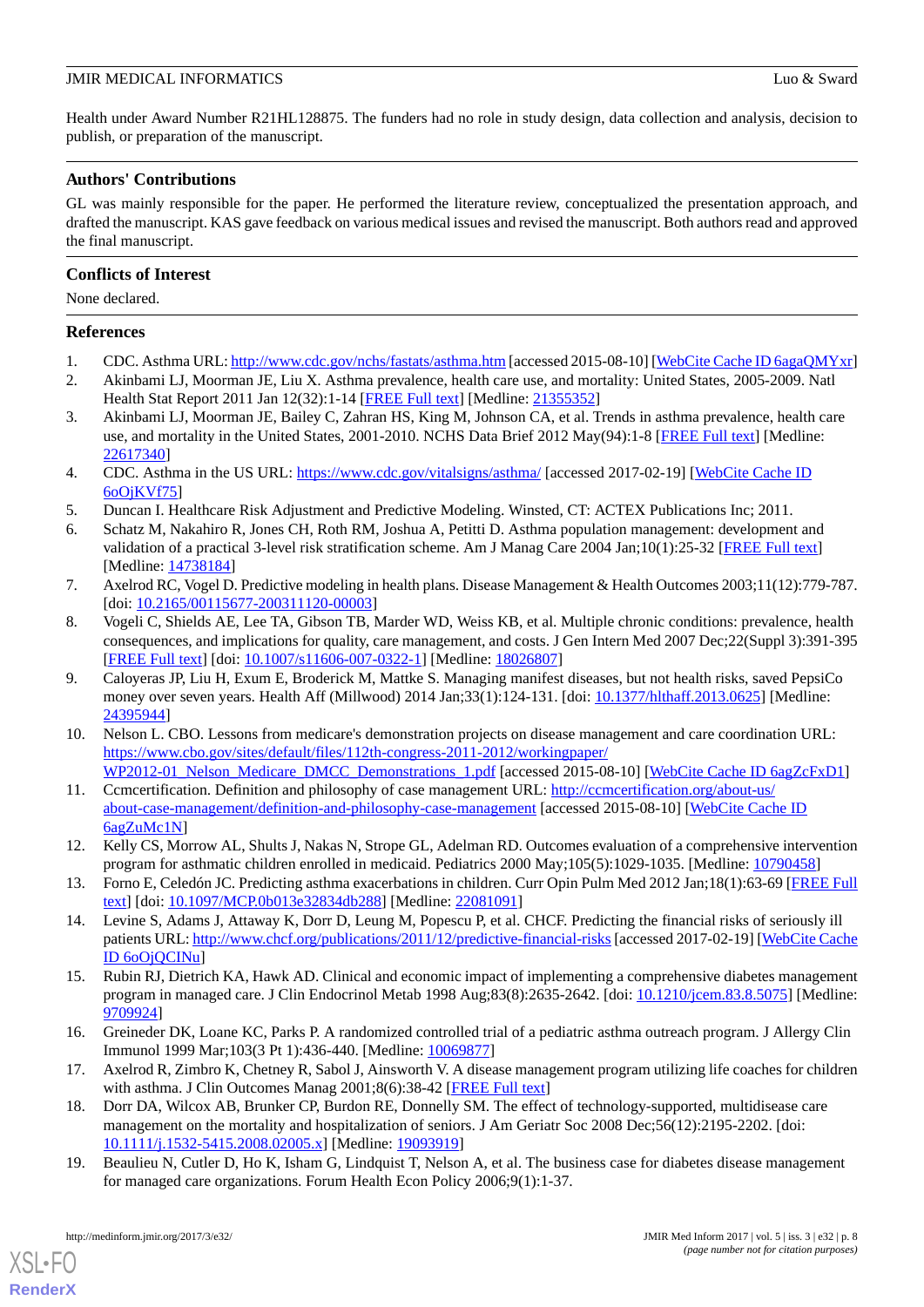- <span id="page-8-0"></span>20. Curry N, Billings J, Darin B, Dixon J, Williams M, Wennberg D. Kingsfund. Predictive risk project literature review URL: [http://www.kingsfund.org.uk/sites/files/kf/field/field\\_document/predictive-risk-literature-review-june2005.pdf](http://www.kingsfund.org.uk/sites/files/kf/field/field_document/predictive-risk-literature-review-june2005.pdf) [accessed 2015-08-10] [\[WebCite Cache ID 6aga2XBFC](http://www.webcitation.org/

                                6aga2XBFC)]
- <span id="page-8-1"></span>21. Moturu S, Johnson W, Liu H. Predicting future high-cost patients: a real-world risk modeling application. In: Proceedings of the IEEE International Conference on Bioinformatics and Biomedicine. 2007 Presented at: IEEE International Conference on Bioinformatics and Biomedicine; November 2-4, 2007; Silicon Valley, CA p. 202-208. [doi: [10.1109/BIBM.2007.54](http://dx.doi.org/10.1109/BIBM.2007.54)]
- 22. Fleishman JA, Cohen JW, Manning WG, Kosinski M. Using the SF-12 health status measure to improve predictions of medical expenditures. Med Care 2006 May;44(5 Suppl):I54-I63. [doi: [10.1097/01.mlr.0000208141.02083.86\]](http://dx.doi.org/10.1097/01.mlr.0000208141.02083.86) [Medline: [16625065](http://www.ncbi.nlm.nih.gov/entrez/query.fcgi?cmd=Retrieve&db=PubMed&list_uids=16625065&dopt=Abstract)]
- 23. Bertsimas D, Bjarnadóttir MV, Kane MA, Kryder JC, Pandey R, Vempala S, et al. Algorithmic prediction of health-care costs. Operations Research 2008 Dec;56(6):1382-1392. [doi: [10.1287/opre.1080.0619\]](http://dx.doi.org/10.1287/opre.1080.0619)
- 24. Anderson RT, Balkrishnan R, Camacho F. Risk classification of Medicare HMO enrollee cost levels using a decision-tree approach. Am J Manag Care 2004 Feb;10(2 Pt 1):89-98 [[FREE Full text](http://www.ajmc.com/pubMed.php?pii=2508)] [Medline: [15011809](http://www.ncbi.nlm.nih.gov/entrez/query.fcgi?cmd=Retrieve&db=PubMed&list_uids=15011809&dopt=Abstract)]
- <span id="page-8-2"></span>25. Meenan RT, Goodman MJ, Fishman PA, Hornbrook MC, O'Keeffe-Rosetti MC, Bachman DJ. Using risk-adjustment models to identify high-cost risks. Med Care 2003 Nov;41(11):1301-1312. [doi: [10.1097/01.MLR.0000094480.13057.75](http://dx.doi.org/10.1097/01.MLR.0000094480.13057.75)] [Medline: [14583693](http://www.ncbi.nlm.nih.gov/entrez/query.fcgi?cmd=Retrieve&db=PubMed&list_uids=14583693&dopt=Abstract)]
- <span id="page-8-3"></span>26. Weir S, Aweh G, Clark RE. Case selection for a Medicaid chronic care management program. Health Care Financ Rev 2008;30(1):61-74 [[FREE Full text](http://europepmc.org/abstract/MED/19040174)] [Medline: [19040174](http://www.ncbi.nlm.nih.gov/entrez/query.fcgi?cmd=Retrieve&db=PubMed&list_uids=19040174&dopt=Abstract)]
- <span id="page-8-4"></span>27. Luo G, Stone BL, Sakaguchi F, Sheng X, Murtaugh MA. Using computational approaches to improve risk-stratified patient management: rationale and methods. JMIR Res Protoc 2015;4(4):e128 [\[FREE Full text\]](http://www.researchprotocols.org/2015/4/e128/) [doi: [10.2196/resprot.5039](http://dx.doi.org/10.2196/resprot.5039)] [Medline: [26503357](http://www.ncbi.nlm.nih.gov/entrez/query.fcgi?cmd=Retrieve&db=PubMed&list_uids=26503357&dopt=Abstract)]
- 28. Hibbard JH, Greene J, Sacks RM, Overton V, Parrotta C. Improving population health management strategies: identifying patients who are more likely to be users of avoidable costly care and those more likely to develop a new chronic disease. Health Serv Res 2017 Aug;52(4):1297-1309. [doi: [10.1111/1475-6773.12545\]](http://dx.doi.org/10.1111/1475-6773.12545) [Medline: [27546032](http://www.ncbi.nlm.nih.gov/entrez/query.fcgi?cmd=Retrieve&db=PubMed&list_uids=27546032&dopt=Abstract)]
- <span id="page-8-5"></span>29. Greene J, Hibbard JH, Sacks R, Overton V, Parrotta CD. When patient activation levels change, health outcomes and costs change, too. Health Aff (Millwood) 2015 Mar 1;34(3):431-437. [doi: [10.1377/hlthaff.2014.0452\]](http://dx.doi.org/10.1377/hlthaff.2014.0452) [Medline: [25732493](http://www.ncbi.nlm.nih.gov/entrez/query.fcgi?cmd=Retrieve&db=PubMed&list_uids=25732493&dopt=Abstract)]
- <span id="page-8-6"></span>30. Fogg B. A behavior model for persuasive design. In: Proceedings of the International Conference on Persuasive Technology. 2009 Presented at: International Conference on Persuasive Technology; April 26-29, 2009; Claremont, CA p. 40. [doi: [10.1145/1541948.1541999](http://dx.doi.org/10.1145/1541948.1541999)]
- <span id="page-8-8"></span><span id="page-8-7"></span>31. Naylor MD, Bowles KH, McCauley KM, Maccoy MC, Maislin G, Pauly MV, et al. High-value transitional care: translation of research into practice. J Eval Clin Pract 2013 Oct;19(5):727-733. [doi: [10.1111/j.1365-2753.2011.01659.x\]](http://dx.doi.org/10.1111/j.1365-2753.2011.01659.x) [Medline: [21410844](http://www.ncbi.nlm.nih.gov/entrez/query.fcgi?cmd=Retrieve&db=PubMed&list_uids=21410844&dopt=Abstract)]
- <span id="page-8-9"></span>32. Diehr P, Yanez D, Ash A, Hornbrook M, Lin DY. Methods for analyzing health care utilization and costs. Annu Rev Public Health 1999;20:125-144. [doi: [10.1146/annurev.publhealth.20.1.125\]](http://dx.doi.org/10.1146/annurev.publhealth.20.1.125) [Medline: [10352853\]](http://www.ncbi.nlm.nih.gov/entrez/query.fcgi?cmd=Retrieve&db=PubMed&list_uids=10352853&dopt=Abstract)
- <span id="page-8-15"></span>33. Ash A, McCall N. RTI. Risk assessment of military populations to predict health care cost and utilization URL: [http://www.](http://www.rti.org/pubs/tricare_riskassessment_final_report_combined.pdf) [rti.org/pubs/tricare\\_riskassessment\\_final\\_report\\_combined.pdf](http://www.rti.org/pubs/tricare_riskassessment_final_report_combined.pdf) [accessed 2015-08-10] [[WebCite Cache ID 6aga7wYZC\]](http://www.webcitation.org/

                                6aga7wYZC)
- 34. Iezzoni L. Risk Adjustment for Measuring Health Care Outcomes. 4th edition. Chicago, IL: Health Administration Press; 2013.
- <span id="page-8-12"></span><span id="page-8-11"></span>35. Neuvirth H, Ozery-Flato M, Hu J, Laserson J, Kohn M, Ebadollahi S, et al. Toward personalized care management of patients at risk: the diabetes case study. In: Proceedings of the ACM SIGKDD International Conference on Knowledge Discovery and Data Mining. 2011 Presented at: ACM SIGKDD International Conference on Knowledge Discovery and Data Mining; August 21-24, 2011; San Diego, CA p. 395-403. [doi: [10.1145/2020408.2020472](http://dx.doi.org/10.1145/2020408.2020472)]
- 36. Schatz M, Cook EF, Joshua A, Petitti D. Risk factors for asthma hospitalizations in a managed care organization: development of a clinical prediction rule. Am J Manag Care 2003 Aug;9(8):538-547 [\[FREE Full text\]](http://www.ajmc.com/pubMed.php?pii=2500) [Medline: [12921231\]](http://www.ncbi.nlm.nih.gov/entrez/query.fcgi?cmd=Retrieve&db=PubMed&list_uids=12921231&dopt=Abstract)
- <span id="page-8-14"></span>37. Lieu TA, Quesenberry CP, Sorel ME, Mendoza GR, Leong AB. Computer-based models to identify high-risk children with asthma. Am J Respir Crit Care Med 1998 Apr;157(4 Pt 1):1173-1180. [doi: [10.1164/ajrccm.157.4.9708124\]](http://dx.doi.org/10.1164/ajrccm.157.4.9708124) [Medline: [9563736\]](http://www.ncbi.nlm.nih.gov/entrez/query.fcgi?cmd=Retrieve&db=PubMed&list_uids=9563736&dopt=Abstract)
- <span id="page-8-10"></span>38. Lieu TA, Capra AM, Quesenberry CP, Mendoza GR, Mazar M. Computer-based models to identify high-risk adults with asthma: is the glass half empty or half full? J Asthma 1999 Jun;36(4):359-370. [Medline: [10386500\]](http://www.ncbi.nlm.nih.gov/entrez/query.fcgi?cmd=Retrieve&db=PubMed&list_uids=10386500&dopt=Abstract)
- <span id="page-8-13"></span>39. Forno E, Fuhlbrigge A, Soto-Quirós ME, Avila L, Raby BA, Brehm J, et al. Risk factors and predictive clinical scores for asthma exacerbations in childhood. Chest 2010 Nov;138(5):1156-1165 [\[FREE Full text\]](http://europepmc.org/abstract/MED/20472862) [doi: [10.1378/chest.09-2426\]](http://dx.doi.org/10.1378/chest.09-2426) [Medline: [20472862](http://www.ncbi.nlm.nih.gov/entrez/query.fcgi?cmd=Retrieve&db=PubMed&list_uids=20472862&dopt=Abstract)]
- 40. Miller MK, Lee JH, Blanc PD, Pasta DJ, Gujrathi S, Barron H, et al. TENOR risk score predicts healthcare in adults with severe or difficult-to-treat asthma. Eur Respir J 2006 Dec; 28(6):1145-1155 [[FREE Full text](http://erj.ersjournals.com/cgi/pmidlookup?view=long&pmid=16870656)] [doi: [10.1183/09031936.06.00145105\]](http://dx.doi.org/10.1183/09031936.06.00145105) [Medline: [16870656\]](http://www.ncbi.nlm.nih.gov/entrez/query.fcgi?cmd=Retrieve&db=PubMed&list_uids=16870656&dopt=Abstract)
- 41. Razavian N, Blecker S, Schmidt AM, Smith-McLallen A, Nigam S, Sontag D. Population-level prediction of type 2 diabetes from claims data and analysis of risk factors. Big Data 2015 Dec;3(4):277-287. [doi: [10.1089/big.2015.0020](http://dx.doi.org/10.1089/big.2015.0020)] [Medline: [27441408](http://www.ncbi.nlm.nih.gov/entrez/query.fcgi?cmd=Retrieve&db=PubMed&list_uids=27441408&dopt=Abstract)]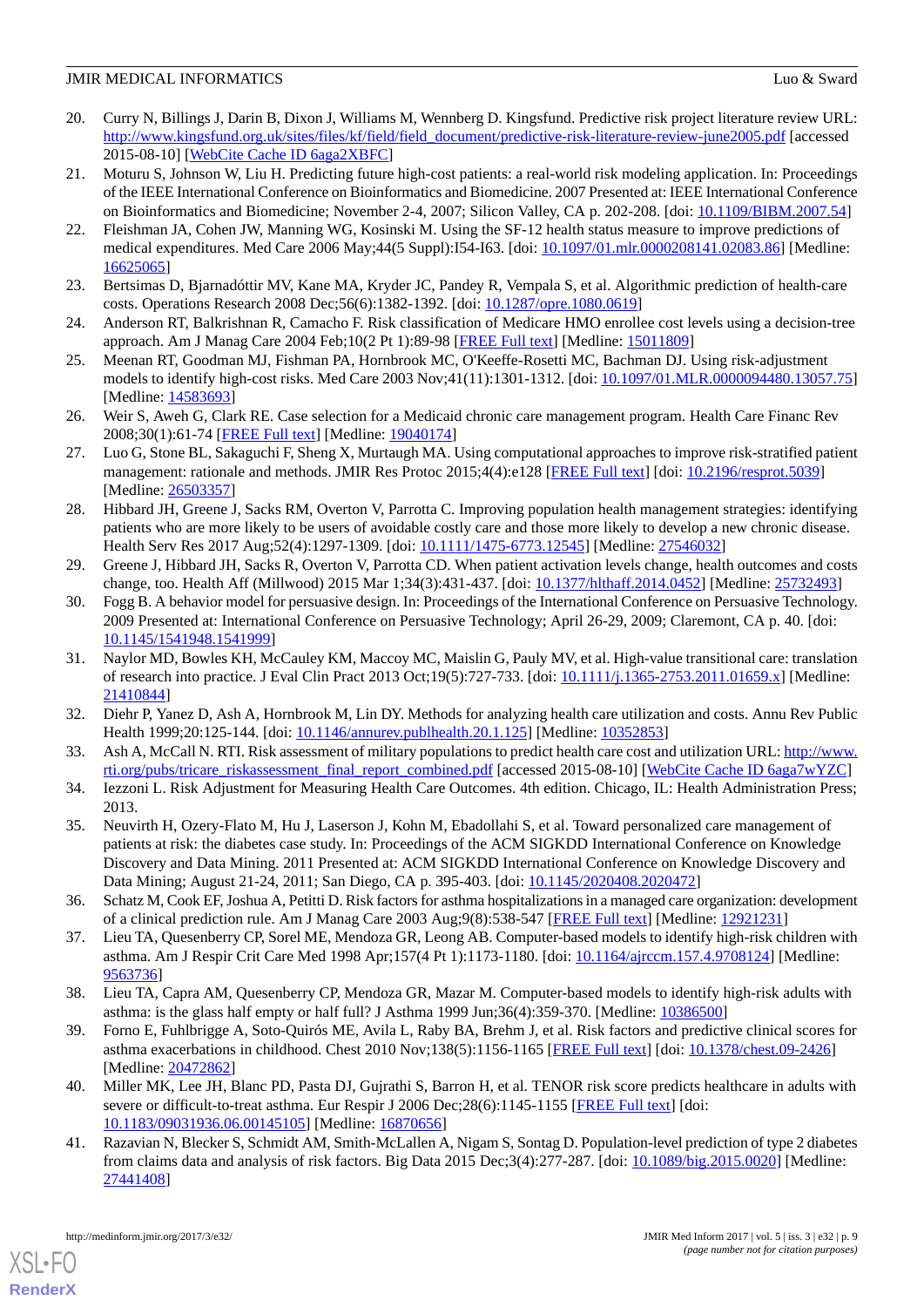- <span id="page-9-0"></span>42. Schatz M. Predictors of asthma control: what can we modify? Curr Opin Allergy Clin Immunol 2012 Jun;12(3):263-268. [doi: [10.1097/ACI.0b013e32835335ac\]](http://dx.doi.org/10.1097/ACI.0b013e32835335ac) [Medline: [22517290\]](http://www.ncbi.nlm.nih.gov/entrez/query.fcgi?cmd=Retrieve&db=PubMed&list_uids=22517290&dopt=Abstract)
- 43. Stanford RH, Shah MB, D'Souza AO, Schatz M. Predicting asthma outcomes in commercially insured and Medicaid populations. Am J Manag Care 2013 Jan;19(1):60-67 [[FREE Full text](http://www.ajmc.com/pubMed.php?pii=82418)] [Medline: [23379745](http://www.ncbi.nlm.nih.gov/entrez/query.fcgi?cmd=Retrieve&db=PubMed&list_uids=23379745&dopt=Abstract)]
- 44. Hyland ME, Whalley B, Halpin DM, Greaves CJ, Seamark C, Blake S, et al. Frequency of non-asthma GP visits predicts asthma exacerbations: an observational study in general practice. Prim Care Respir J 2012 Dec;21(4):405-411 [[FREE Full](https://dx.doi.org/10.4104/pcrj.2012.00061) [text](https://dx.doi.org/10.4104/pcrj.2012.00061)] [doi: [10.4104/pcrj.2012.00061](http://dx.doi.org/10.4104/pcrj.2012.00061)] [Medline: [22836742](http://www.ncbi.nlm.nih.gov/entrez/query.fcgi?cmd=Retrieve&db=PubMed&list_uids=22836742&dopt=Abstract)]
- <span id="page-9-1"></span>45. Crawford AG, Fuhr JP, Clarke J, Hubbs B. Comparative effectiveness of total population versus disease-specific neural network models in predicting medical costs. Dis Manag 2005 Oct;8(5):277-287. [doi: [10.1089/dis.2005.8.277\]](http://dx.doi.org/10.1089/dis.2005.8.277) [Medline: [16212513](http://www.ncbi.nlm.nih.gov/entrez/query.fcgi?cmd=Retrieve&db=PubMed&list_uids=16212513&dopt=Abstract)]
- <span id="page-9-2"></span>46. Coyle YM. Predictors of acute asthma relapse: strategies for its prevention. J Asthma 2003 May;40(3):217-224. [Medline: [12807164](http://www.ncbi.nlm.nih.gov/entrez/query.fcgi?cmd=Retrieve&db=PubMed&list_uids=12807164&dopt=Abstract)]
- <span id="page-9-3"></span>47. Evans RS. Electronic health records: then, now, and in the future. Yearb Med Inform 2016 May 20;Suppl 1:S48-S61. [doi: [10.15265/IYS-2016-s006](http://dx.doi.org/10.15265/IYS-2016-s006)] [Medline: [27199197](http://www.ncbi.nlm.nih.gov/entrez/query.fcgi?cmd=Retrieve&db=PubMed&list_uids=27199197&dopt=Abstract)]
- <span id="page-9-4"></span>48. Sun J, Hu J, Luo D, Markatou M, Wang F, Edabollahi S, et al. Combining knowledge and data driven insights for identifying risk factors using electronic health records. AMIA Annu Symp Proc 2012;2012:901-910 [\[FREE Full text\]](http://europepmc.org/abstract/MED/23304365) [Medline: [23304365](http://www.ncbi.nlm.nih.gov/entrez/query.fcgi?cmd=Retrieve&db=PubMed&list_uids=23304365&dopt=Abstract)]
- <span id="page-9-14"></span>49. Phillips CD, Chen M, Sherman M. To what degree does provider performance affect a quality indicator? the case of nursing homes and ADL change. Gerontologist 2008 Jun;48(3):330-337. [Medline: [18591358\]](http://www.ncbi.nlm.nih.gov/entrez/query.fcgi?cmd=Retrieve&db=PubMed&list_uids=18591358&dopt=Abstract)
- 50. Fung V, Schmittdiel JA, Fireman B, Meer A, Thomas S, Smider N, et al. Meaningful variation in performance: a systematic literature review. Med Care 2010 Feb;48(2):140-148. [doi: [10.1097/MLR.0b013e3181bd4dc3](http://dx.doi.org/10.1097/MLR.0b013e3181bd4dc3)] [Medline: [20057334\]](http://www.ncbi.nlm.nih.gov/entrez/query.fcgi?cmd=Retrieve&db=PubMed&list_uids=20057334&dopt=Abstract)
- <span id="page-9-5"></span>51. Lipitz-Snyderman A, Sima CS, Atoria CL, Elkin EB, Anderson C, Blinder V, et al. Physician-driven variation in nonrecommended services among older adults diagnosed with cancer. JAMA Intern Med 2016 Oct 01;176(10):1541-1548. [doi: [10.1001/jamainternmed.2016.4426](http://dx.doi.org/10.1001/jamainternmed.2016.4426)] [Medline: [27533635\]](http://www.ncbi.nlm.nih.gov/entrez/query.fcgi?cmd=Retrieve&db=PubMed&list_uids=27533635&dopt=Abstract)
- <span id="page-9-6"></span>52. Obermeyer Z, Powers BW, Makar M, Keating NL, Cutler DM. Physician characteristics strongly predict patient enrollment in hospice. Health Aff (Millwood) 2015 Jun;34(6):993-1000 [\[FREE Full text\]](http://europepmc.org/abstract/MED/26056205) [doi: [10.1377/hlthaff.2014.1055\]](http://dx.doi.org/10.1377/hlthaff.2014.1055) [Medline: [26056205](http://www.ncbi.nlm.nih.gov/entrez/query.fcgi?cmd=Retrieve&db=PubMed&list_uids=26056205&dopt=Abstract)]
- <span id="page-9-7"></span>53. Borsi JP. Hypothesis-free search for connections between birth month and disease prevalence in large, geographically varied cohorts. AMIA Annu Symp Proc 2016;2016:319-325 [[FREE Full text\]](http://europepmc.org/abstract/MED/28269826) [Medline: [28269826\]](http://www.ncbi.nlm.nih.gov/entrez/query.fcgi?cmd=Retrieve&db=PubMed&list_uids=28269826&dopt=Abstract)
- 54. Wiens J, Guttag J, Horvitz E. A study in transfer learning: leveraging data from multiple hospitals to enhance hospital-specific predictions. J Am Med Inform Assoc 2014;21(4):699-706 [[FREE Full text\]](http://jamia.oxfordjournals.org/cgi/pmidlookup?view=long&pmid=24481703) [doi: [10.1136/amiajnl-2013-002162](http://dx.doi.org/10.1136/amiajnl-2013-002162)] [Medline: [24481703](http://www.ncbi.nlm.nih.gov/entrez/query.fcgi?cmd=Retrieve&db=PubMed&list_uids=24481703&dopt=Abstract)]
- <span id="page-9-8"></span>55. Singleton KW, Hsu W, Bui AAT. Comparing predictive models of glioblastoma multiforme built using multi-institutional and local data sources. AMIA Annu Symp Proc 2012;2012:1385-1392 [[FREE Full text](http://europepmc.org/abstract/MED/23304418)] [Medline: [23304418](http://www.ncbi.nlm.nih.gov/entrez/query.fcgi?cmd=Retrieve&db=PubMed&list_uids=23304418&dopt=Abstract)]
- <span id="page-9-9"></span>56. Bleeker SE, Moll HA, Steyerberg EW, Donders AR, Derksen-Lubsen G, Grobbee DE, et al. External validation is necessary in prediction research: a clinical example. J Clin Epidemiol 2003 Sep;56(9):826-832. [Medline: [14505766](http://www.ncbi.nlm.nih.gov/entrez/query.fcgi?cmd=Retrieve&db=PubMed&list_uids=14505766&dopt=Abstract)]
- 57. Siontis GC, Tzoulaki I, Castaldi PJ, Ioannidis JP. External validation of new risk prediction models is infrequent and reveals worse prognostic discrimination. J Clin Epidemiol 2015 Jan;68(1):25-34. [doi: [10.1016/j.jclinepi.2014.09.007](http://dx.doi.org/10.1016/j.jclinepi.2014.09.007)] [Medline: [25441703](http://www.ncbi.nlm.nih.gov/entrez/query.fcgi?cmd=Retrieve&db=PubMed&list_uids=25441703&dopt=Abstract)]
- <span id="page-9-11"></span><span id="page-9-10"></span>58. Gong J, Sundt T, Rawn J, Guttag J. Instance weighting for patient-specific risk stratification models. In: Proceedings of the ACM SIGKDD International Conference on Knowledge Discovery and Data Mining. 2015 Presented at: ACM SIGKDD International Conference on Knowledge Discovery and Data Mining; August 10-13, 2015; Sydney, NSW, Australia p. 369-378. [doi: [10.1145/2783258.2783397](http://dx.doi.org/10.1145/2783258.2783397)]
- <span id="page-9-13"></span><span id="page-9-12"></span>59. Lee G, Rubinfeld I, Syed Z. Adapting surgical models to individual hospitals using transfer learning. In: Proceedings of IEEE International Conference on Data Mining Workshops. 2012 Presented at: IEEE International Conference on Data Mining Workshops; December 10, 2012; Brussels, Belgium p. 57-63. [doi: [10.1109/ICDMW.2012.93\]](http://dx.doi.org/10.1109/ICDMW.2012.93)
- 60. Pan SJ, Yang Q. A survey on transfer learning. IEEE Trans Knowl Data Eng 2010 Oct;22(10):1345-1359. [doi: [10.1109/TKDE.2009.191](http://dx.doi.org/10.1109/TKDE.2009.191)]
- 61. Weiss K, Khoshgoftaar TM, Wang D. A survey of transfer learning. J Big Data 2016 May 28;3:9. [doi: [10.1186/s40537-016-0043-6\]](http://dx.doi.org/10.1186/s40537-016-0043-6)
- 62. Jayanthi A. Beckershospitalreview. Down the rabbit hole at epic: 9 key points from the users group meeting URL: [http:/](http://www.beckershospitalreview.com/healthcare-information-technology/down-the-rabbit-hole-at-epic-8-key-points-from-the-users-group-meeting.html) [/www.beckershospitalreview.com/healthcare-information-technology/](http://www.beckershospitalreview.com/healthcare-information-technology/down-the-rabbit-hole-at-epic-8-key-points-from-the-users-group-meeting.html) [down-the-rabbit-hole-at-epic-8-key-points-from-the-users-group-meeting.html](http://www.beckershospitalreview.com/healthcare-information-technology/down-the-rabbit-hole-at-epic-8-key-points-from-the-users-group-meeting.html) [accessed 2017-06-17] [\[WebCite Cache ID](http://www.webcitation.org/

                                6rI15hVXC) [6rI15hVXC](http://www.webcitation.org/

                                6rI15hVXC)]
- 63. Hripcsak G, Duke JD, Shah NH, Reich CG, Huser V, Schuemie MJ, et al. Observational health data sciences and informatics (OHDSI): opportunities for observational researchers. Stud Health Technol Inform 2015;216:574-578 [\[FREE Full text\]](http://europepmc.org/abstract/MED/26262116) [Medline: [26262116](http://www.ncbi.nlm.nih.gov/entrez/query.fcgi?cmd=Retrieve&db=PubMed&list_uids=26262116&dopt=Abstract)]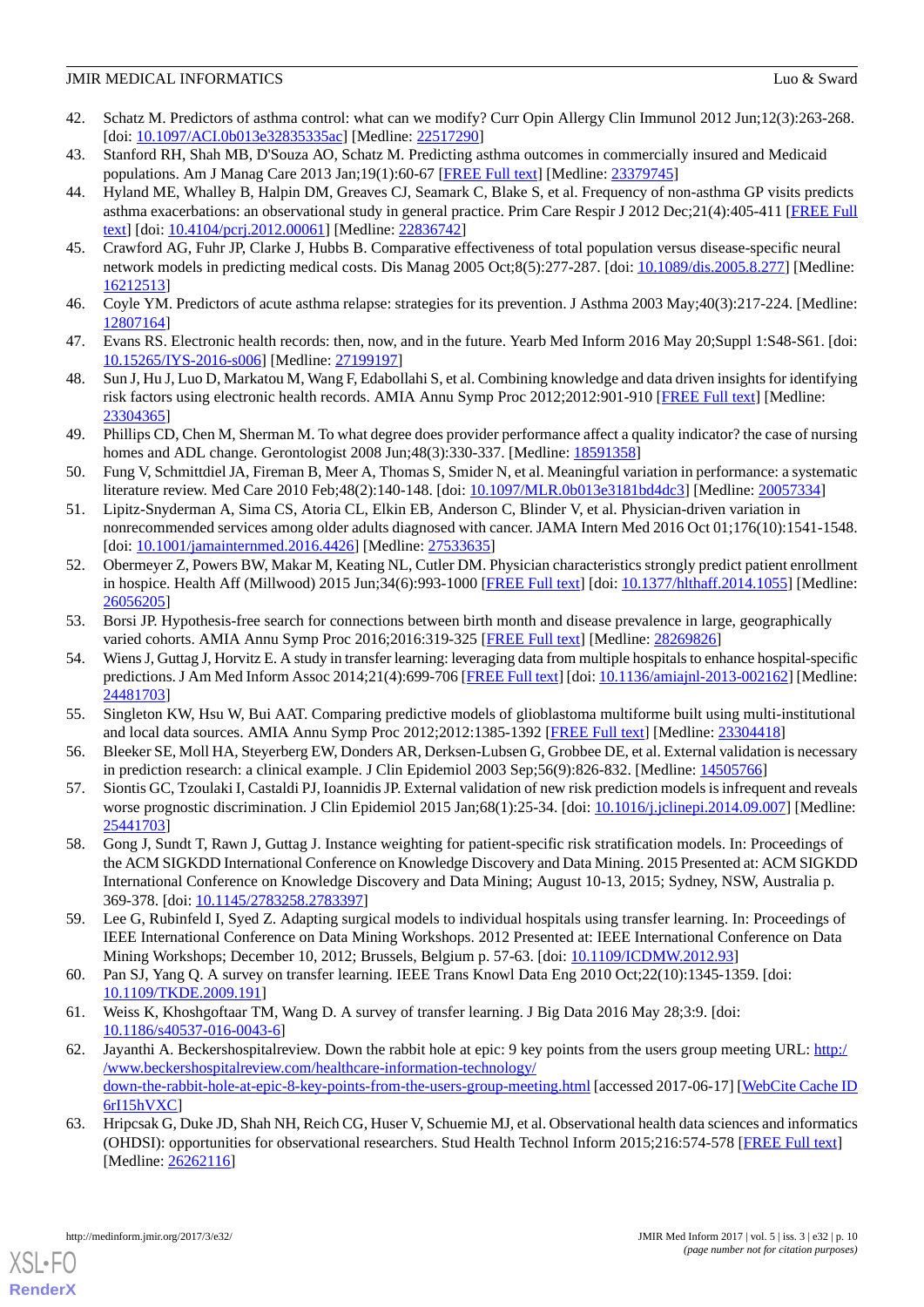- <span id="page-10-0"></span>64. Fleurence RL, Curtis LH, Califf RM, Platt R, Selby JV, Brown JS. Launching PCORnet, a national patient-centered clinical research network. J Am Med Inform Assoc 2014;21(4):578-582 [\[FREE Full text\]](http://jamia.oxfordjournals.org/cgi/pmidlookup?view=long&pmid=24821743) [doi: [10.1136/amiajnl-2014-002747\]](http://dx.doi.org/10.1136/amiajnl-2014-002747) [Medline: [24821743](http://www.ncbi.nlm.nih.gov/entrez/query.fcgi?cmd=Retrieve&db=PubMed&list_uids=24821743&dopt=Abstract)]
- <span id="page-10-2"></span><span id="page-10-1"></span>65. Steyerberg E. Clinical Prediction Models: A Practical Approach to Development, Validation, and Updating. New York, NY: Springer; 2009.
- <span id="page-10-3"></span>66. Zhou Z. Ensemble Methods: Foundations and Algorithms. Boca Raton, FL: Chapman and Hall/CRC; 2012.
- 67. Gao J, Fan W, Jiang J, Han J. Knowledge transfer via multiple model local structure mapping. In: Proceedings of the ACM SIGKDD International Conference on Knowledge Discovery and Data Mining. 2008 Presented at: ACM SIGKDD International Conference on Knowledge Discovery and Data Mining; August 24-27, 2008; Las Vegas, NV p. 283-291. [doi: [10.1145/1401890.1401928\]](http://dx.doi.org/10.1145/1401890.1401928)
- <span id="page-10-5"></span><span id="page-10-4"></span>68. Halamka JD. Early experiences with big data at an academic medical center. Health Aff (Millwood) 2014 Jul;33(7):1132-1138. [doi: [10.1377/hlthaff.2014.0031\]](http://dx.doi.org/10.1377/hlthaff.2014.0031) [Medline: [25006138](http://www.ncbi.nlm.nih.gov/entrez/query.fcgi?cmd=Retrieve&db=PubMed&list_uids=25006138&dopt=Abstract)]
- <span id="page-10-6"></span>69. Miller GA. The magical number seven plus or minus two: some limits on our capacity for processing information. Psychol Rev 1956 Mar; 63(2): 81-97. [Medline: [13310704\]](http://www.ncbi.nlm.nih.gov/entrez/query.fcgi?cmd=Retrieve&db=PubMed&list_uids=13310704&dopt=Abstract)
- 70. Luo G. A roadmap for designing a personalized search tool for individual healthcare providers. J Med Syst 2014 Feb;38(2):6. [doi: [10.1007/s10916-014-0006-4](http://dx.doi.org/10.1007/s10916-014-0006-4)] [Medline: [24424432\]](http://www.ncbi.nlm.nih.gov/entrez/query.fcgi?cmd=Retrieve&db=PubMed&list_uids=24424432&dopt=Abstract)
- 71. James BC, Savitz LA. How Intermountain trimmed health care costs through robust quality improvement efforts. Health Aff (Millwood) 2011 Jun;30(6):1185-1191 [[FREE Full text](http://content.healthaffairs.org/cgi/pmidlookup?view=long&pmid=21596758)] [doi: [10.1377/hlthaff.2011.0358](http://dx.doi.org/10.1377/hlthaff.2011.0358)] [Medline: [21596758\]](http://www.ncbi.nlm.nih.gov/entrez/query.fcgi?cmd=Retrieve&db=PubMed&list_uids=21596758&dopt=Abstract)
- 72. Dartmouthatlas. The Dartmouth atlas of health care URL:<http://www.dartmouthatlas.org/data/topic/topic.aspx?cat=21> [accessed 2015-08-10] [\[WebCite Cache ID 6agaBuCzH\]](http://www.webcitation.org/

                                6agaBuCzH)]
- 73. Pacific Business Group on Health. PBGH. Advancing physician performance measurement: using administrative data to assess physician quality and efficiency URL: [http://www.pbgh.org/storage/documents/reports/PBGHP3Report\\_09-01-05final.](http://www.pbgh.org/storage/documents/reports/PBGHP3Report_09-01-05final.pdf) [pdf](http://www.pbgh.org/storage/documents/reports/PBGHP3Report_09-01-05final.pdf) [accessed 2015-08-10] [[WebCite Cache ID 6agaGjTgH\]](http://www.webcitation.org/

                                6agaGjTgH)
- 74. Gifford E, Foster EM. Provider-level effects on psychiatric inpatient length of stay for youth with mental health and substance abuse disorders. Med Care 2008 Mar;46(3):240-246. [doi: [10.1097/MLR.0b013e318158aee7\]](http://dx.doi.org/10.1097/MLR.0b013e318158aee7) [Medline: [18388838](http://www.ncbi.nlm.nih.gov/entrez/query.fcgi?cmd=Retrieve&db=PubMed&list_uids=18388838&dopt=Abstract)]
- 75. Kramer TL, Daniels AS, Zieman GL, Williams C, Dewan NA. Psychiatric practice variations in the diagnosis and treatment of major depression. Psychiatr Serv 2000 Mar;51(3):336-340. [Medline: [10686240](http://www.ncbi.nlm.nih.gov/entrez/query.fcgi?cmd=Retrieve&db=PubMed&list_uids=10686240&dopt=Abstract)]
- <span id="page-10-7"></span>76. Iwashyna TJ, Chang VW, Zhang JX, Christakis NA. The lack of effect of market structure on hospice use. Health Serv Res 2002 Dec;37(6):1531-1551 [[FREE Full text\]](http://europepmc.org/abstract/MED/12546285) [Medline: [12546285\]](http://www.ncbi.nlm.nih.gov/entrez/query.fcgi?cmd=Retrieve&db=PubMed&list_uids=12546285&dopt=Abstract)
- <span id="page-10-8"></span>77. Barnett ML, Olenski AR, Jena AB. Opioid-prescribing patterns of emergency physicians and risk of long-term use. N Engl J Med 2017 Dec 16;376(7):663-673. [doi: [10.1056/NEJMsa1610524\]](http://dx.doi.org/10.1056/NEJMsa1610524) [Medline: [28199807](http://www.ncbi.nlm.nih.gov/entrez/query.fcgi?cmd=Retrieve&db=PubMed&list_uids=28199807&dopt=Abstract)]
- <span id="page-10-9"></span>78. Keating NL, Herrinton LJ, Zaslavsky AM, Liu L, Ayanian JZ. Variations in hospice use among cancer patients. J Natl Cancer Inst 2006 Aug 02;98(15):1053-1059. [doi: [10.1093/jnci/djj298\]](http://dx.doi.org/10.1093/jnci/djj298) [Medline: [16882942](http://www.ncbi.nlm.nih.gov/entrez/query.fcgi?cmd=Retrieve&db=PubMed&list_uids=16882942&dopt=Abstract)]
- <span id="page-10-11"></span><span id="page-10-10"></span>79. Orueta JF, García-Alvarez A, Grandes G, Nuño-Solinís R. The origin of variation in primary care process and outcome indicators: patients, professionals, centers, and health districts. Medicine (Baltimore) 2015 Aug;94(31):e1314 [[FREE Full](http://Insights.ovid.com/pubmed?pmid=26252315) [text](http://Insights.ovid.com/pubmed?pmid=26252315)] [doi: [10.1097/MD.0000000000001314](http://dx.doi.org/10.1097/MD.0000000000001314)] [Medline: [26252315](http://www.ncbi.nlm.nih.gov/entrez/query.fcgi?cmd=Retrieve&db=PubMed&list_uids=26252315&dopt=Abstract)]
- 80. Morgan S, Winship C. Counterfactuals and Causal Inference: Methods and Principles for Social Research. 2nd edition. New York, NY: Cambridge University Press; 2014.
- <span id="page-10-12"></span>81. Pearl J. Causality: Models, Reasoning, and Inference. 2nd edition. New York, NY: Cambridge University Press; 2009.
- <span id="page-10-13"></span>82. Luo D, Wang F, Sun J, Markatou M, Hu J, Ebadollahi S. SOR: Scalable orthogonal regression for low-redundancy feature selection and its healthcare applications. In: Proceedings of the SIAM International Conference on Data Mining. 2012 Presented at: SIAM International Conference on Data Mining; April 26-28, 2012; Anaheim, CA p. 576-587. [doi: [10.1137/1.9781611972825.50\]](http://dx.doi.org/10.1137/1.9781611972825.50)
- <span id="page-10-14"></span>83. Hall ES, Thornton SN. Generating nurse profiles from computerized labor and delivery documentation. AMIA Annu Symp Proc 2008;2008:268-272 [\[FREE Full text](http://europepmc.org/abstract/MED/18998796)] [Medline: [18998796](http://www.ncbi.nlm.nih.gov/entrez/query.fcgi?cmd=Retrieve&db=PubMed&list_uids=18998796&dopt=Abstract)]
- <span id="page-10-16"></span><span id="page-10-15"></span>84. Schuit E, Groenwold RH, Harrell FE, de Kort WL, Kwee A, Mol BW, et al. Unexpected predictor-outcome associations in clinical prediction research: causes and solutions. CMAJ 2013 Jul 09;185(10):E499-E505 [[FREE Full text\]](http://www.cmaj.ca/cgi/pmidlookup?view=long&pmid=23339155) [doi: [10.1503/cmaj.120812\]](http://dx.doi.org/10.1503/cmaj.120812) [Medline: [23339155\]](http://www.ncbi.nlm.nih.gov/entrez/query.fcgi?cmd=Retrieve&db=PubMed&list_uids=23339155&dopt=Abstract)
- <span id="page-10-17"></span>85. OMOP. Observational medical outcomes partnership (OMOP) common data model homepage URL:<http://omop.org/CDM> [accessed 2015-08-10] [\[WebCite Cache ID 6agamjByZ](http://www.webcitation.org/

                                6agamjByZ)]
- 86. OMOP. Observational medical outcomes partnership (OMOP) vocabularies URL: <http://omop.org/Vocabularies> [accessed 2017-02-19] [\[WebCite Cache ID 6oOkOnGg5\]](http://www.webcitation.org/

                                6oOkOnGg5)
- 87. Luo G. Automatically explaining machine learning prediction results: a demonstration on type 2 diabetes risk prediction. Health Inf Sci Syst 2016;4:2 [\[FREE Full text\]](https://hissjournal.biomedcentral.com/articles/10.1186/s13755-016-0015-4) [doi: [10.1186/s13755-016-0015-4](http://dx.doi.org/10.1186/s13755-016-0015-4)] [Medline: [26958341\]](http://www.ncbi.nlm.nih.gov/entrez/query.fcgi?cmd=Retrieve&db=PubMed&list_uids=26958341&dopt=Abstract)
- 88. Ribeiro M, Singh S, Guestrin C. "Why Should I Trust You?": explaining the predictions of any classifier. In: Proceedings of the ACM SIGKDD International Conference on Knowledge Discovery and Data Mining. 2016 Presented at: ACM SIGKDD International Conference on Knowledge Discovery and Data Mining; August 13-17, 2016; San Francisco, CA p. 1135-1144. [doi: [10.1145/2939672.2939778](http://dx.doi.org/10.1145/2939672.2939778)]